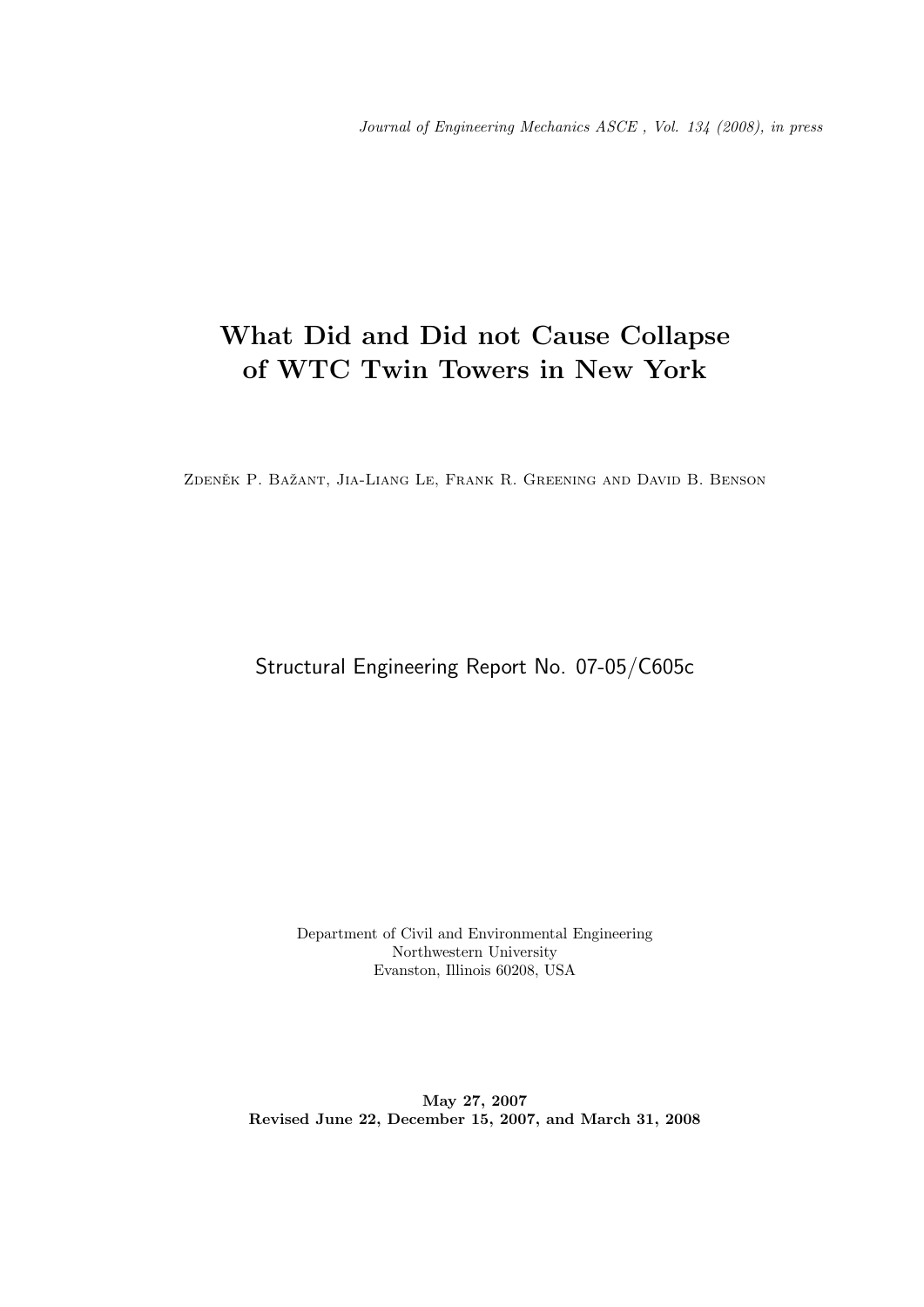# What Did and Did Not Cause Collapse of WTC Twin Towers in New York

Zdeněk P. Bažant $^1$ , Hon.M. ASCE, Jia-Liang Le $^2$ , Frank R. Greening $^3$ , and David B. Benson $^4$ 

Abstract: Previous analysis of progressive collapse showed that gravity alone suffices to explain the overall collapse of the World Trade Center (WTC) towers. However, it remains to be checked whether the recent allegations of controlled demolition have any scientific merit. The present analysis proves that they do not. The video record available for the first few seconds of collapse is shown to agree with the motion history calculated from the differential equation of progressive collapse but, despite uncertain values of some parameters, it is totally out of range of the free fall hypothesis, on which these allegations rest. It is shown that the observed size range  $(0.01 \text{ mm} - 0.1 \text{ mm})$  of the dust particles of pulverized concrete is consistent with the theory of comminution caused by impact, and that less than 10% of the total gravitational energy, converted to kinetic energy, sufficed to produce this dust (whereas more than 150 tons of TNT per tower would have to be installed, into many small holes drilled into concrete, to produce the same pulverization). The air ejected from the building by gravitational collapse must have attained, near the ground, the speed of almost 500 mph (or 223 m/s, or 803 km/h) on the average, and fluctuations must have reached the speed of sound. This explains the loud booms and wide spreading of pulverized concrete and other fragments, and shows that the lower margin of the dust cloud could not have coincided with the crushing front. The resisting upward forces due to pulverization and to ejection of air, dust and solid fragments, neglected in previous studies, are found to be indeed negligible during the first few seconds of collapse but not insignificant near the end of crush-down. The calculated crush-down duration is found to match a logical interpretation of seismic record, while the free fall duration grossly disagrees with this record.

### Introduction

To structural engineers, the collapse of the World Trade Center (WTC) towers on 9/11/2001 came as the greatest surprise since the collapse of Tacoma Narrows Bridge in 1940. Immediately after the aircraft impact, the structural frame behaved as expected, but not after the fire.

To explain the collapse, it was proposed (on September 13, 2001; Bažant 2001; Bažant and Zhou 2002) that viscoplastic buckling of heated and overloaded columns caused the top part of tower to fall through the height of at least one story, and then shown that the kinetic energy of the impact on the lower part must have exceeded the energy absorption capacity of the lower part by an order of magnitude. A meticulous investigation of unprecedented scope and detail, conducted by S. Shyam Sunder's team at the National Institute of Standards and Technology (NIST 2005), supports this explanation. Although NIST did not analyze the overall process of dynamic progressive collapse below the fire zone, it verified a sequence of effects that triggered the collapse: (1) scraping of much of steel insulation by flying objects during aircraft impact (without which the towers would not have collapsed, as concluded by NIST);  $(2)$  cutting of many columns, and damage with large deflections of others during aircraft impact; (3) subsequent load redistributions among columns; (4) sagging of heated floor trusses and their catenary action, evidenced by multistory inward bowing of perimeter columns; and (5) viscoplastic buckling of heated, damaged and overloaded columns.

Universally though has the foregoing explanation of collapse been accepted by the communities of structural engineers and structural mechanics researchers, some outside critics have nevertheless exploited various unexplained observations to disseminate allegations of controlled demolition. The objective of this paper, based on the report by Bažant et al. (2007), is to examine whether those allegations might be scientifically justifiable, and to show that the concept of gravity-driven collapse does not conflict with any observations.

<sup>&</sup>lt;sup>1</sup>McCormick Institute Professor and W.P. Murphy Professor of Civil Engineering and Materials Science, Northwestern University, 2145 Sheridan Road, CEE/A135, Evanston, Illinois 60208; zbazant@northwestern.edu.

<sup>2</sup>Graduate Research Assistant, Northwestern University.

<sup>3</sup>Engineering Consultant, Hamilton, Ontario L8S 3X7.

<sup>4</sup>Professor Emeritus, School of Electrical Engrg. and Computer Science, Washington State University, Pullman, WA 99164.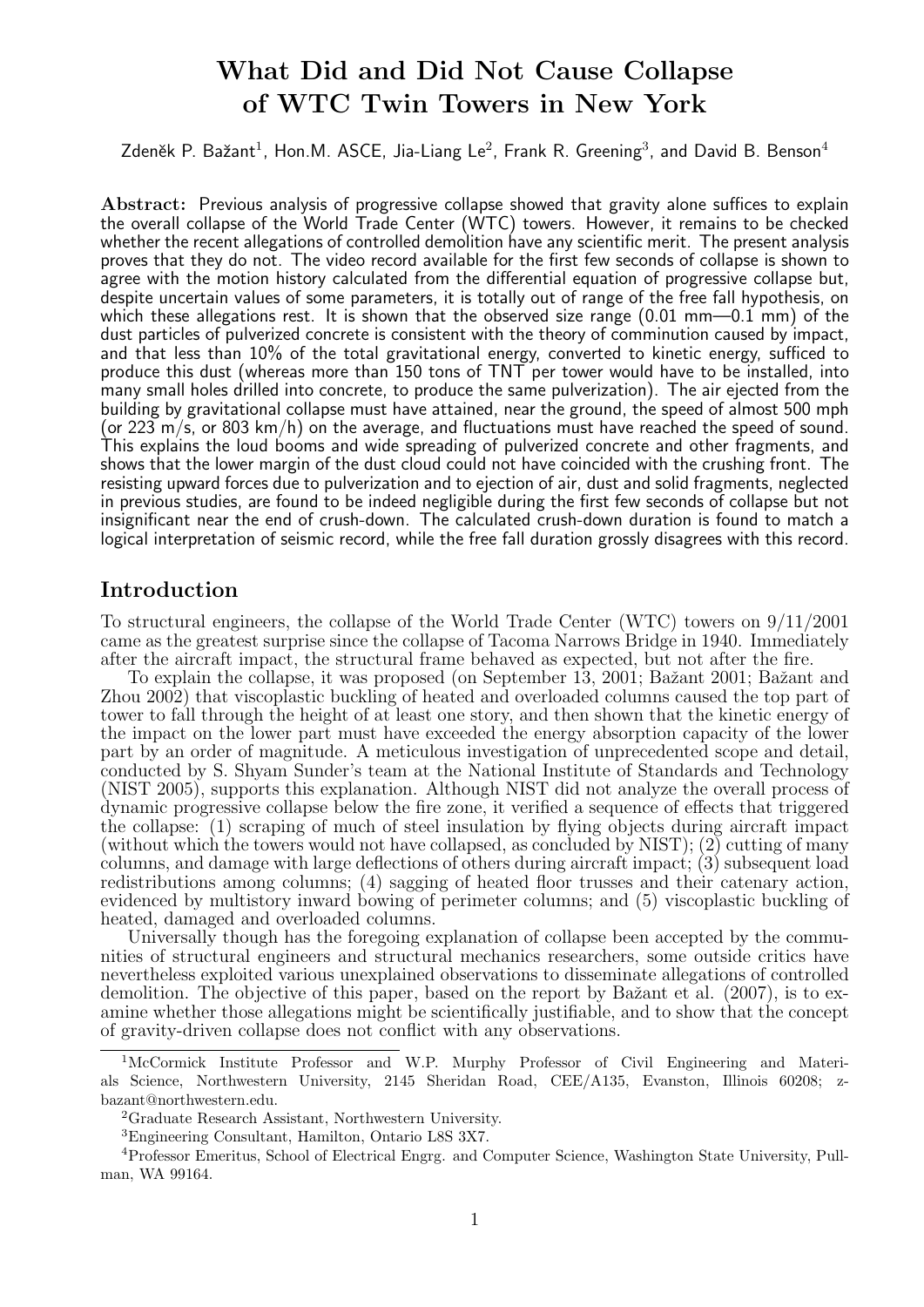NIST examined paint cracking on 16 perimeter columns and only 3 of them showed evidence of temperature > 250◦C. From annealing studies, the microstructures of recovered steel samples show no evidence of exposure to temperature above  $600^{\circ}$  C for any significant time (NIST 2005, part NCSTAR 1-3, p.132) (i.e.,  $> 15$  min.). Nevertheless, evidence of very high temperature (around 800◦ C) was found in one unidentified steel column, though it is unlikely that this column was located in the fire stories and experienced high temperature prior to the collapse (NIST 2005, part NCSTAR 1-3C p. 229). Note, though, that only 1% of the columns from the fire stories were examined. Consequently, NIST cautioned that the findings from paint cracking test and annealing studies are not indicative of the steel temperature in the fire stories. Thus, although very high steel temperature are likely, there is no direct evidence. But are high steel temperatures really necessary to explain collapse?

Not really. The initial speculation that very high temperatures were necessary to explain collapse must be now revised since tests revealed a strong temperature effect on the yield strength of the steel used. The tests by NIST (2005, part NCSTAR 1-3D, p. 135, Fig. 6-6) showed that, at temperatures 150°C,  $\rm 250^{\circ}C$  and  $\rm 350^{\circ}C$ , the yield strength of the steel used in the fire stories decreased by 12%, 19% and 25%, respectively. These reductions apply to normal durations of laboratory strength tests (up to several minutes). Since the thermally activated decrease of yield stress is a time-dependent process, the yield strength decrease must have been even greater for the heating durations in the towers, which were of the order of one hour. These effects of heating are further documented by the recent fire tests of Zeng et al. (2003), which showed that structural steel columns under a sustained load of 50% to 70% of their cold strength collapse when heated to 250◦C.

Although a detailed computer analysis of columns stresses after aircraft impact is certainly possible, it would be quite tedious and demanding, and has not been carried out by NIST. Nevertheless, it can easily be explained that the stress in some surviving columns most likely exceeded 88% of their cold strength  $\sigma_0$ . In that case, any steel temperature  $\geq 150^{\circ}\text{C}$  sufficed to trigger the viscoplastic buckling of columns (Bažant and Le 2008). This conclusion is further supported by simple calculations showing that if, for instance, the column load is raised at temperature 250°C from  $0.3P_t$  to  $0.9P_t$  (where  $P_t =$  failure load = tangent modulus load), the critical time of creep buckling (Bažant and Cedolin 2003, chapters  $\breve{8}$  and 9) gets shortened from 2400 hours to 1 hour (note that, in structural mechanics, the term 'creep buckling' or 'viscoplastic buckling' represents any time-dependent buckling; on the other hand, in materials science, the term 'creep' is reserved for the time-dependent deformation at stresses  $< 0.5\sigma_0$ , while the time-dependent deformation at stresses near  $\sigma_0$  is called the 'flow'; Frost and Ashby 1982).

Therefore, to decide whether the gravity-driven progressive collapse is the correct explanation, the temperature level alone is irrelevant (Baˇzant and Le 2008). It is meaningless and a waste of time to argue about it without calculating the stresses in columns. For low stress, high temperature is necessary to cause collapse, but for high enough stress, even a modestly elevated temperature will cause it.

The fact that, after aircraft impact, the loads of some columns must have been close to their strength limit can be clarified by Fig. 1. The asymmetry of aircraft impact damage caused the stiffness centroid of the story to acquire a significant eccentricity, e (Fig. 1b). The corresponding bending moment Pe of gravity load  $P = m_0 g$  ( $m_0 =$  mass of the initial upper falling part; and  $g = \tilde{g}$  and  $g = \tilde{g}$  and axial stresses and axial stresses in the surviving columns (Fig. 1e,h), which raised the stresses in the columns on the weaker side of story much above the average stress due to gravity. The subsequent heating weakened the overloaded columns on the weaker side (left side in the figure) more than those on the stronger side, and caused gradually more and more of them to lose their load-carrying capability. This further enlarged e and thus increased the nonuniformity of column deformations and stresses (Fig. 1f,i), until the buckling of a sufficient number of columns led to the overall stability loss.

The observed multistory inward bowing of some perimeter columns (Fig. 1c), which reached 1.40 m, must have been a significant factor in stability loss, since the tripling of buckling length reduces the column capacity 9-times. As noted by NIST, the bowing must have been caused by sagging of heated floor trusses, due to their viscoplastic deformation (however, as pointed out by Baˇzant and Le 2008, the differential thermal expansion could not have been the main cause of bowing since a temperature difference of above 1000◦C across the floor truss would be needed to cause a curvature for which the truss span gets shortened by 1.40 m).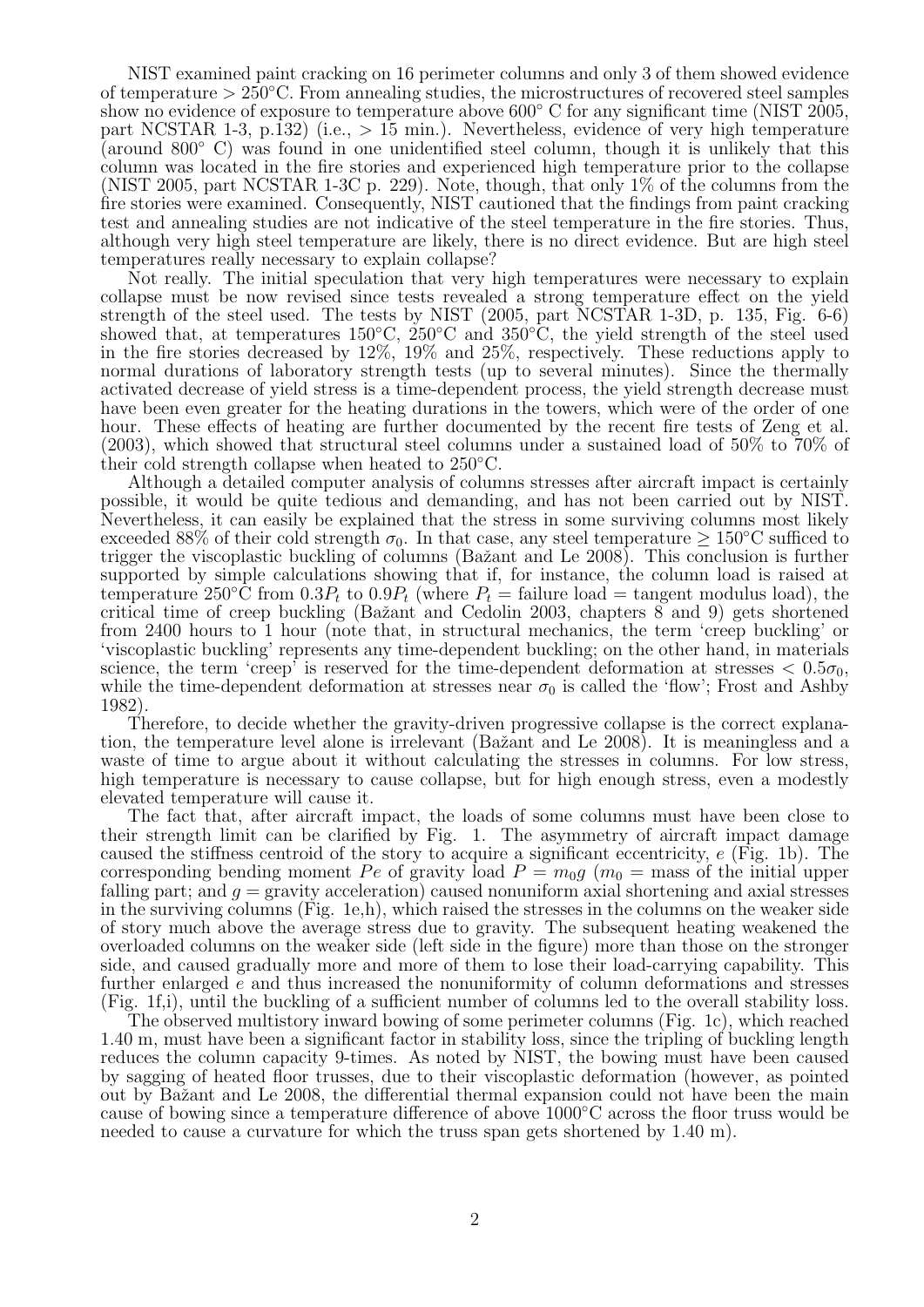#### Inabsorbable Kinetic Energy

First, let us review the basic argument (Bažant 2001; Bažant and Zhou 2002). After a drop through at least the height  $h$  of one story heated by fire (stage 3 in Fig. 2 top), the mass of the upper part of each tower has lost enormous gravitational energy, equal to  $m_0gh$ . Because the energy dissipation by buckling of the hot columns must have been negligible by comparison, most of this energy must have been converted into kinetic energy  $\mathcal{K} = m_0 v^2 / 2$  of the upper part of tower, moving at velocity v. Calculation of energy  $W_c$  dissipated by the crushing of all columns of the underlying (cold and intact) story showed that, approximately, the kinetic energy of impact  $K > 8.4$   $W_c$  (Eq. 3 of Bažant and Zhou 2002).

It is well known that, in inelastic buckling, the deformation must localize into inelastic hinges (Bažant and Cedolin 2003, sec. 7.10). To obtain an upper bound on  $W_c$ , the local buckling of flanges and webs, as well as possible steel fracture, was neglected (which means that the ratio  $\mathcal{K}/W_c$  was at least 8.4). When the subsequent stories are getting crushed, the loss  $m_0gh$ of gravitational energy per story exceeds  $W_c$  exceeds 8.4 by an ever increasing margin, and so the velocity  $v$  of the upper part must increase from one story to the next. This is the basic characteristic of progressive collapse, well known from many previous disasters with causes other than fire (internal or external explosions, earthquake, lapses in quality control; see, e.g., Levy and Salvadori 1992; Bažant and Verdure 2007).

Merely to get convinced of the inevitability of gravity driven progressive collapse, further analysis is, for a structural engineer, superfluous. Further analysis is nevertheless needed to dispel false myths, and also to acquire full understanding that would allow assessing the danger of progressive collapse in other situations.

#### Generalization of Differential Equation of Progressive Collapse

The gravity-driven progressive collapse of a tower consists of two phases—the crush-down, followed by crush-up (Fig. 2 bottom), each of which is governed by a different differential equation (Bažant and Verdure 2007, pp. 312-313). During the crush-down, the falling upper part of tower (C in Fig. 2 bottom), having a compacted layer of debris at its bottom (zone B), is crushing the lower part (zone A) with negligible damage to itself. During the crush-up, the moving upper part C of tower is being crushed at bottom by the compacted debris B resting on the ground.

The fact that the crush-up of entire stories cannot occur simultaneously with the crush-down is demonstrated by the condition of dynamic equilibrium of compacted layer B, along with an estimate of the inertia force of this layer due to vertical deceleration or acceleration; see Eq. 10 and Fig. 2(f) of Bažant and Verdure (2007). This previous demonstration, however, was only approximate since it did not take into account the variation of crushing forces  $F_c$  and  $F_c$ during the collapse of a story. An accurate analysis of simultaneous (deterministic) crush-up and crush-down is reported in Bažant and Le  $(2008)$  and is reviewed in the Appendix, where the differential equations and the initial conditions for a two-way crush are formulated. It is found that, immediately after the first critical story collapses, crush fronts will propagate both downwards and upwards. However, the crush-up front will advance into the overlying story only by about  $1\%$  of its original height h and then stop. Consequently, the effect of the initial two-way crush is imperceptible and the hypothesis that the crush-down and crush-up cannot occur simultaneously is almost exact.

The aforementioned distance of initial crush-up would be larger if the column cross sections changed discontinuously right below or right above the first collapsed story. However, this does not appear to be the case. A sudden change of column cross section after the crush-down front has advanced by more than a few stories would not produce crush-up because the compacted layer B has already become quite massive and acquired a significant kinetic energy.

As an improvement over previous studies, we take into account the fact that a variation of the initial mass density of stories causes the compaction ratio  $\lambda(z)$  to be variable. Consequently, the distribution of velocity  $v(z)$  throughout the compacted layer B in the crush-down phase is non-uniform. The equation of motion for the upper part of tower (parts C and B together) during crush-down may be written as

$$
\frac{\mathrm{d}}{\mathrm{d}t} \left\{ \int_0^{z(t)} \mu(S)\dot{s}(S) \mathrm{d}S \right\} - g \int_0^{z(t)} \mu(S) \mathrm{d}S = -F_c(z, \dot{z}) \tag{1}
$$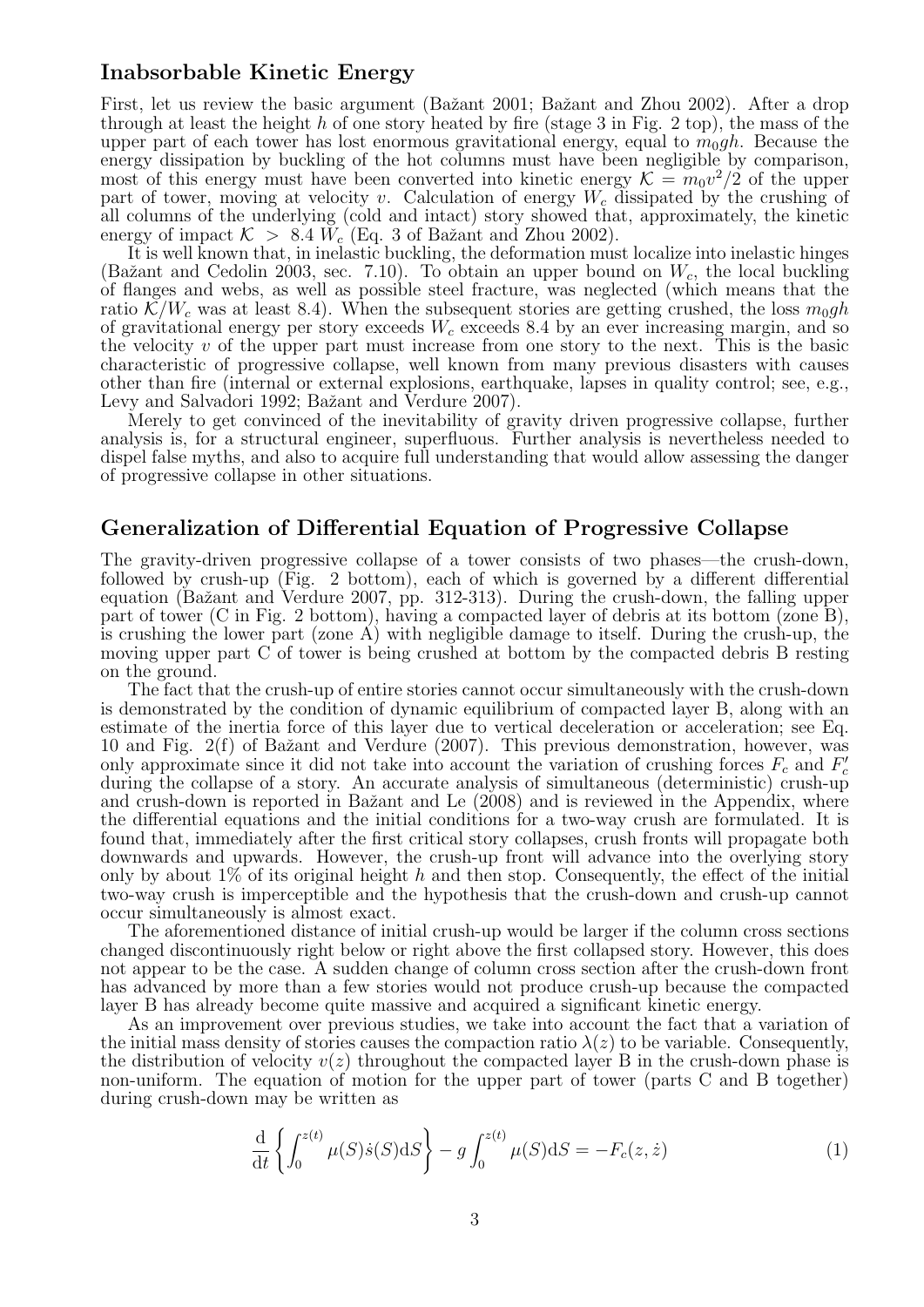where  $t = \text{time}, z = \text{vertical}$  (Lagrangian) coordinate = distance of the current crushing front from the initial position of the tower top; the superior dots denote time derivatives;  $\mu(S)$  = initial specific mass of tower (mass of a story divided by its height) at point of initial coordinate  $S; \dot{s}(S)$  = velocity of material point with initial coordinate  $\overline{S}$ . It will suffice to consider the velocity, as well as the momentum density, to be distributed throughout the compacted layer linearly. With these approximations, the crush-down differential equation of motion becomes:

$$
\frac{\mathrm{d}}{\mathrm{d}t} \left\{ m_0[1 - \lambda(z)] \frac{\mathrm{d}z}{\mathrm{d}t} + \frac{\mu_c l}{2} [2 - \lambda(z)] \frac{\mathrm{d}z}{\mathrm{d}t} \right\} - m(z)g = -F_c(z, \dot{z}) \quad \text{(crush-down)} \tag{2}
$$

while the crush-up differential equation of motion has the same form as Eq. 17 of Ba $\check{z}$ ant and Verdure (2007):

$$
m(y)\left\{\frac{\mathrm{d}}{\mathrm{d}t}\left[1-\lambda(y)\right]\frac{dy}{dt}\right\} + g\right\} = F_c(y,\dot{y}) \qquad \text{(crush-up)} \tag{3}
$$

Here Eq. (2) represents a refinement of Eq. 12 of Bažant and Verdure (2007), while Eq. (3) is identical to their Eq. 17 because the compacted layer is stationary during crush-up. Furthermore,  $l =$  height of compacted layer B,  $\mu_c =$  specific mass of compacted layer B per unit height, which is considered to be constant and equal to the maximum possible density of compacted debris;  $m(z)$  = cumulative mass of the tower above level z of the crushing front  $(m(z) = m_0 + \mu_c)$ ; and  $F_c$  = resisting force = energy dissipation per unit height;

$$
F_c(z, \dot{z}) = F_b + F_s + F_a + F_e, \quad F_b = W_d/(1 - \lambda)h \tag{4}
$$

where  $W_d(z) =$  total energy dissipation up to level z, which was assumed by Bažant and Verdure (2007) to consist only of energy  $F_b$  (per unit height) consumed by buckling of steel columns.

In calculations, the large fluctuations of  $F_b$  as a function of z or y (evident in Figs. 3 and 4 of Bažant and Verdure, 2007) are neglected, i.e.,  $F_b$  is smoothly homogenized. As a refinement of previous analysis, we introduce here a generalization in which we add energy  $F_s$  (per unit height) consumed by comminution of concrete floor slabs, energy  $F_a$  required to expel air from the tower, and energy  $F_e$  required to accelerate the mass of dust and larger fragments ejected from the tower during the impact of upper part; Furthermore, in contrast to previous studies, the compaction ratio will not be assumed as a constant but will be more accurately calculated as  $\lambda(z) = (1 - \kappa_{out})\mu(z)/\mu_c$ , and  $\kappa_{out}$  = mass shedding fraction = fraction of mass that escapes outside tower perimeter before the end of crush-down (not afterwards).

Note that Eq.  $(2)$  may be rewritten as

$$
[m_0(1 - \lambda) + \mu_c l (1 - 0.5\lambda)]\ddot{z} - mg = -F_m - F_c, \quad F_m = [m_0(1 - \lambda) + \mu_c l (1 - 0.5\lambda)] \dot{z} = \bar{\mu}\dot{z}^2
$$
 (5)

where  $F_m$  = force required to accelerate to velocity  $\dot{z}$  the stationary mass accreting at the crushing front, and  $\bar{\mu} = d[m_0(1 - \lambda) + \mu_c l(1 - 0.5\lambda)]/dz =$  part of the impacted mass per unit height that remains within the tower perimeter. This force causes a greater difference from free fall than do forces  $F_b, F_s, F_a$  and  $F_e$  combined.

Upon setting  $v = \dot{z}$ , Eq. (2) or (5) was converted to a system of two nonlinear first-order differential equations for unknowns  $v(t)$  and  $z(t)$ , which were then integrated numerically with high accuracy using the Runge-Kutta algorithm (note that, for the idealized special case of  $\lambda = F_c = \kappa_{out} = 0$  and constant  $\mu = dm/dz$ , Eq. (2) reduces to the differential equation  $(zz)^{0} = gz$ , which was formulated and solved by finite differences by Kausel, 2001). As the initial conditions, it is considered that the crushing front initiates at the  $96<sup>th</sup>$  story in the North Tower, and at the  $81<sup>st</sup>$  story in the South Tower (NIST 2005).

Based on video and seismic records,  $\kappa_{out} \approx 0.2$ , and based on the known typical density of rubble,  $\mu_c = 4.10 \times 10^6$  kg/m. These are the values used to calculate the diagrams presented here. However, calculations have also been made for the full range of uncertainty of  $\kappa_{out}$ , as discussed later, and for  $\mu_c$  ranging from  $3.69 \times 10^6$  kg/m to  $4.51 \times 10^6$  kg/m. Within these ranges, the changes in the results were not major.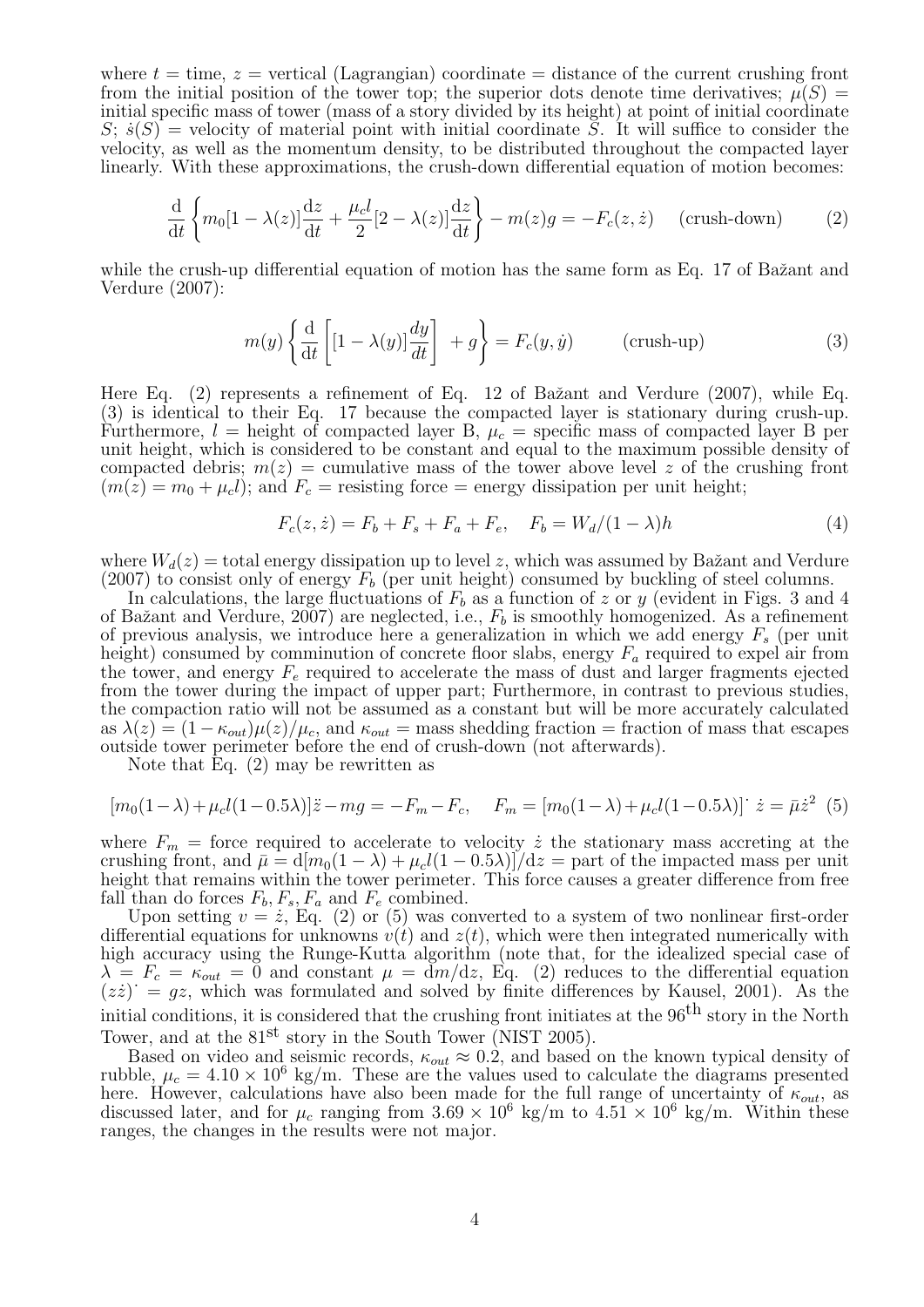#### Variation of Mass and Buckling Resistance along the Height

Near the top, the specific mass (mass per unit height)  $\mu = 1.02 \times 10^6$  kg/m. In view of proportionality to the cross section area of columns,  $\mu = 1.05 \times 10^6$  kg/m at the impact level (81<sup>st</sup> floor) of South Tower. Although precise data on  $\mu(z)$  are unavailable, it appears sufficient to use the approximation  $\mu(z) = k_0 e^{k_2 z} + k_1$  (where  $k_0, k_1, k_2$  = constants), with a smooth transition at the 81<sup>st</sup> floor to a linear variation all the way down. The condition that  $\int_0^H \mu(z) dz$ be equal to the total mass of tower (known to be roughly 500,000 tons) gives  $\mu = 1.46 \times 10^6$ kg/m at the base. There are various local complexities whose possible effects were estimated in calculations (e.g., the fact that 16 of 47 core columns at the bottom were much more massive than the rest). However, they appeared to have no appreciable effect on the overall response, particularly on the diagram of  $z(t)$  and the collapse duration.

The total energy dissipation per unit height, which represents the resisting force  $F_c$ , consists not only of energy  $F_b$  dissipated by the inelastic hinges formed during column buckling, but also of energy  $F_s$  required for comminuting concrete floor slabs, energy  $F_a$  required for expelling air from the tower, and energy  $F_e$  required for ejecting particles and fragments. Based on Fig. 5 and Eq. 8 of Bažant and Zhou (2002), on Fig. 3 of Bažant and Verdure (2007), and on Bažant and Cedolin (2003, Sec 8.6), we have, for three-hinge column buckling:

$$
F_b = \int_0^{u_f} \frac{F(u) \mathrm{d}u}{h}, \quad F(u) = \sum_{i=1}^N \frac{2[M_{ai}(\theta_i) + M_{bi}(\theta_i')]}{L_i \sin \theta_i}, \quad \theta_i = \arccos\left(1 - \frac{u}{L_i}\right) \tag{6}
$$

where  $F = 0$  axial force resultant of all the columns in the story;  $u = 0$  vertical relative displacement between column ends,  $u_f = \text{final } u\text{-value}$ ;  $\theta'_i = 2\theta_i$ ;  $\theta_i, \theta'_i = \text{hinge rotations at the ends and}$ middle of column i, which are functions of u;  $M_{ai}$ ,  $M_{bi}$  = bending moments in inelastic hinges at the ends and middle of column i, as functions of  $\theta_i$  or  $\theta'_i$ ; and  $L_i$  = initial clear length of columns *i*. For plate-type four-hinge buckling (Fig. 2c in Bažant and Zhou 2002), similar simple expressions apply.

Although some core columns were rectangular, their plastic bending moments  $M_p$  were nearly proportional to the column cross section areas because, in the weak buckling direction, most core columns had the same width as the perimeter columns. Thus the curve  $F(u)$  corresponding to perfect plasticity  $(M_{ai} = M_{bi} = M_{pi})$  is not difficult to estimate from the weight of all the columns in a story.

However, three effects doubtless intervened to reduce  $F(u)$ : 1) multi-story buckling of some columns; 2) softening due to local plastic flange buckling, and 3) fracture of steel in inelastic hinges (the last two likely occurred only at large buckling deflections for which  $F(u)$  is small). The available data are insufficient to make an accurate estimate of these effects, and even the data on the flange thicknesses in the perimeter and core columns of all the stories are missing. So we simply apply to  $F_b$  an empirical correction factor  $\beta \leq 1$ ) which is reasonably expected to lie within the range (0.5, 0.8) for normal structural steel (yield limit 250 MPa), but in the range (0.1, 0.3) for the high-strength steel (yield limit 690 MPa) which was used for perimeter columns in the lower stories.

The high-strength steel has a much lower ductility, which must have caused fractures (with a drop of axial force to zero) very early during buckling, and must have been the cause of formation of large multistory fragments seen to fall from the lower part of tower. Consequently, the energy dissipated (which is equal to the area under the load-displacement curve of column) was probably about the same for high- and normal-strength columns.

The effect of uncertainty in  $F_b$ , i.e.  $\beta = [0.5, 0.8]$ , on the collapse time is shown in Fig. 8. The remaining diagrams are calculated with  $\beta \approx 2/3$  for the stories with normal-strength column, while for high-strength columns,  $\beta$  is taken as 0.24, which gives about the same  $F_b$  as for normal-strength columns. But, for the stories with high-strength perimeter columns, the strength of core columns is 290 MPa (i.e., only slightly higher than for structural steel of normal strength). So we use  $\beta \approx 0.2$  for these stories and expect the uncertainty range (0.1, 0.3). The full range of  $\beta$  will later be considered in estimating the uncertainty of response.

To estimate  $F_b$ , we consider that each perimeter column had a box cross section, almost square, with the width of 356 mm and web thickness varying from 7.5 mm near the top of tower to 125 mm near the bottom, while at the aircraft impact level the web was 10 mm thick (Wierzbicki and Teng 2003; Hart et al. 1985). The core columns had a rectangular box cross section from the tower base up to almost the top, where they had an I-section. The size of core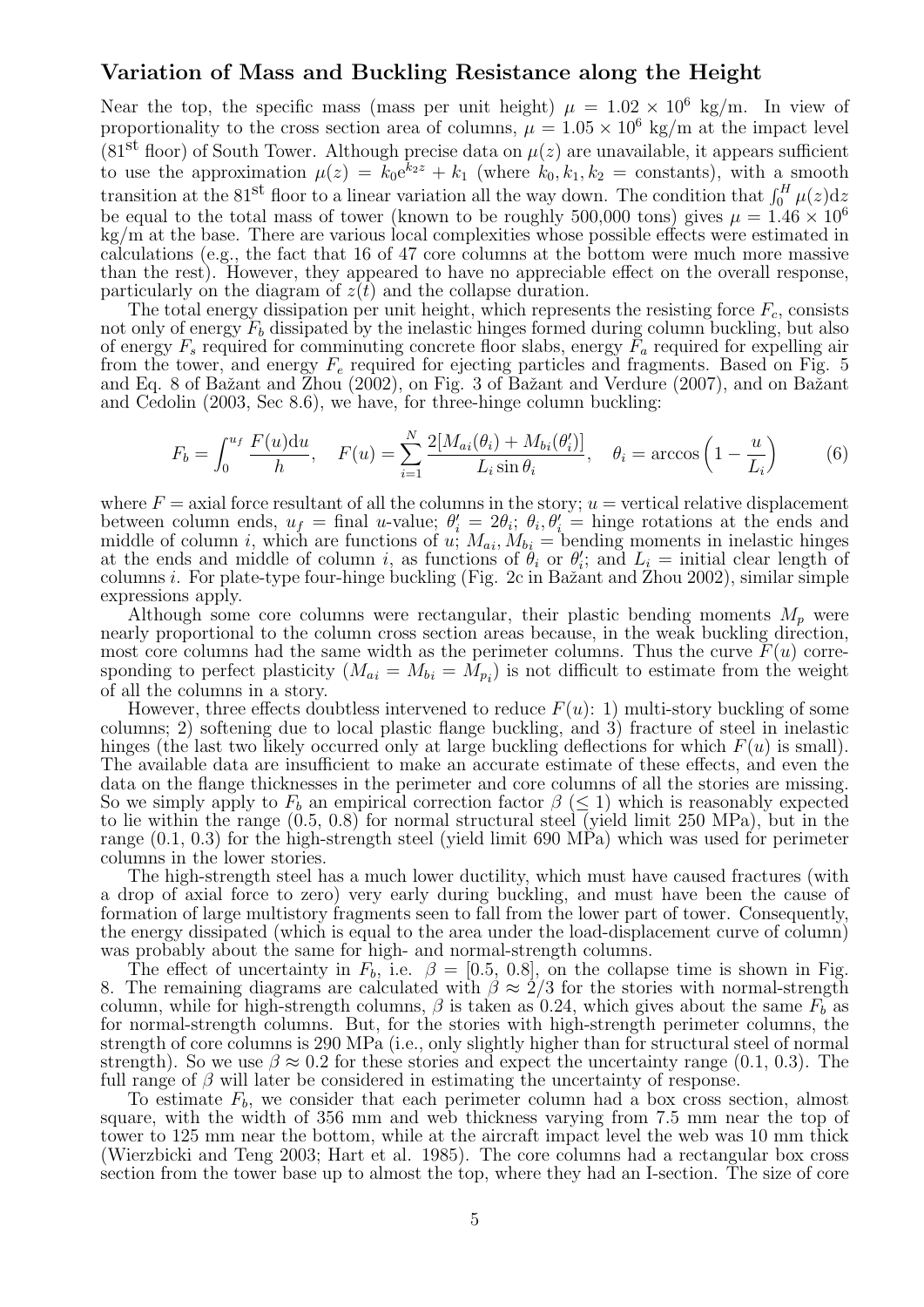columns was not uniform even for a single story. Near the base, some reached 1371 mm  $\times$  559 mm, with wall thickness 127 mm (Engrg. News Record 1970). The cross section dimensions can be estimated, albeit only crudely, from recently released architectural blueprints.

Based on the area under the buckling curve in Fig. 3 of Bažant and Verdure (2007), the energy dissipation due to column buckling at the impact zone of the North Tower ( $96<sup>th</sup>$  story) is  $F<sub>b</sub>(1 - \lambda)h = 0.51$  GJ (or approximately 0.5 GJ, as estimated by Bažant and Zhou 2002). For other stories, this quantity is scaled according to the approximate cross section area of columns. For the sake of computational effectiveness, and because Eq. (2) is the continuum approximation of a difference equation, the variation of  $W_d/h$  is considered to be smooth, following a similar equation as that for  $\mu(z)$ .

#### Velocity of Air Ejected from the Tower

An upper bound on area through which the air initially contained within every story gets expelled (Fig. 3a) is  $A_w = 4\psi a h_c$ , where  $4ah_c$  = area of one perimeter wall,  $a = 64$  m = width of the side of square cross section of tower,  $h_c = 3.69$  m = clear height of one story = distance from the bottom of a story slab to the top of the underlying slab, and  $\psi = \text{vent ratio} = \text{ratio}$ of unobstructed (open) area of the perimeter walls to their total area  $(\psi \leq 1)$ . The initial mass of air within one story is  $m_a = \rho_a a^2 h_c$ , where  $\rho_a = 1.225 \text{ kg/m}^3 = \text{mass density of air at}$ atmospheric pressure and room temperature. Just outside the tower perimeter, the air jetting out (Fig. 3a) must regain the atmospheric pressure as soon as it exits (White 1999, p.149), and its temperature must be roughly equal to the initial temperature (this is a well-known general feature of exhausts, e.g., from jet engines (White 1999, p.149) or pipes (Munson et al. 2006)). So, the mass density of exiting air  $\rho \approx \rho_a$ .

The time during which the top slab collapses onto the lower slab  $\approx \Delta t = h_c/\dot{z} = \text{time}$ during which the air is expelled out (which is only about 0.07 s for stories near the ground). Conservation of the mass of air during the collapse of one story requires that  $\rho A_w(v_a \Delta t) = \rho V_a$ . Solving this equation gives the average velocity of escaping air just outside the tower perimeter:

$$
v_a = \frac{V_a}{\psi A_w \Delta t} = \frac{a\dot{z}}{4\psi h_c} \tag{7}
$$

Since the velocity of the crushing front near the end of North Tower crush-down is, according to the solution of Eq. (2),  $\dot{z} = 47.34$  m/s (106 mph), the velocity of escaping air near the end of crush-down is

$$
v_a = \frac{64 \text{m} \times 47.34 \text{m/s}}{4 \psi \times 3.69 \text{m}} = \begin{cases} 205 \text{m/s} (459 \text{ mph or } 0.60 \text{ Mach}) & \text{for } \psi = 1\\ 340 \text{m/s} (761 \text{ mph or } 1.00 \text{ Mach}) & \text{for } \psi = 0.604 \end{cases}
$$
(8)

The vent ratio  $\psi$  (which is  $\lt 1$ ) is hard to estimate. It surely varies from story to story, and also during the crushing of one story. Its effective, or average, value could be much less than 1 (because some of the perimeter area is doubtless still obstructed early in the crushing of one story, and because much of the air escapes only after the story height has been reduced greatly). In spite of these uncertainties, it is clear that the exit air speed is of the order of 500 mph and that its fluctuations must reach the speed of sound. This must, of course, create sonic booms, which are easily mistaken for explosions (supersonic speeds are virtually impossible since the venting would require an orifice shaped similarly to a convergent-divergent nozzle).

There are other phenomena that can cause  $v_a$  to differ from the estimate in Eq. (8). The air pressure surely exhausts the load capacity of the floor slab for a few microseconds before it is impacted by the layer of compacted debris. So, the floor slab must crack before the story height is reduced to  $\lambda h$ , and the air must begin to leak through the cracked floor slab into the underlying story, thus increasing the air mass in that story. Obviously some air must also leak into the ceiling which behaves as a porous layer of compacted gravel (it is impossible for the ceiling and the floor to remain flat and leak no air since otherwise the air pressure would tend to infinity as the ceiling impacts the floor).

All these complex inter-story interactions must cause rapid and large random fluctuations of internal air pressure and exiting air velocity. On the average, however, what matters is the simple fact that the air must, in one way or another, get expelled from each story of the tower within a very short time interval, which is only  $0.07$  s near the end of crush-down of North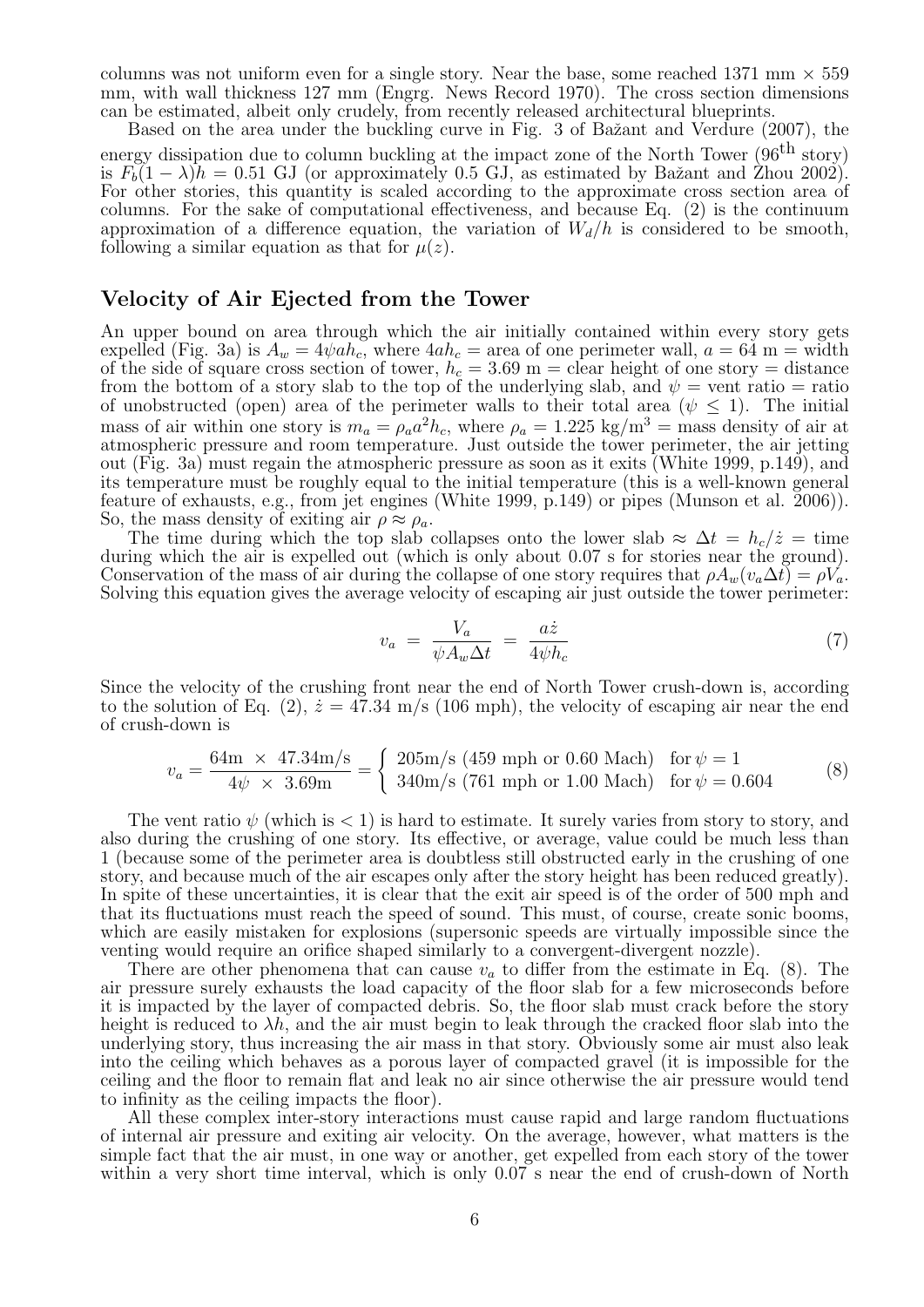Tower. This fact inevitably leads to the average exit velocity estimate in Eq. (7). The high velocity of air jetting out also explains why a large amount of pulverized concrete, drywalls and glass was ejected to a distance of several hundred meters from the tower (Fig. 3a).

#### Resisting Forces Due to Ejecting Air and Solids

The air mass within the confines of one story, which is  $\rho_a a^2 h_c$ , gets accelerated from 0 to velocity  $v_a$  as it exits the tower perimeter. The kinetic energy acquired by the escaping air of one story just outside the tower perimeter is  $\mathcal{K}_a = \frac{1}{2}$  $\frac{1}{2}\rho v_a^2(a^2h_c)$  where  $a^2h_c = \text{initial volume of air within}$ the story.

The energy dissipated by viscosity of flowing air and by boundary friction is estimated to be negligible. Therefore, virtually all of the kinetic energy of escaping air must be supplied by gravity, and since the spatial derivative of energy is a force (called the material force or configurational force), the vertical resisting force caused by air ejection is

$$
F_a(z,\dot{z}) = \frac{\mathcal{K}}{h} = \frac{\rho_a a^4}{32\psi^2 h_c h} \dot{z}^2 \tag{9}
$$

Solution of Eq. (2) shows that, at the end of North Tower crush-down,  $F_a \approx 103$  MN, which represents about 8.01% of the total resisting force  $F_c$  at the end of crush-down. When the first story under the aircraft impact zone gets smashed,  $F_a$  contributes only 2.75% of  $F_c$ . During the crush-down, the ratio  $F_a/F_c$  starts increasing and reaches the maximum of 12.79% when the 83<sup>rd</sup> story gets impacted, and then decreases due to the increase of  $F_b$  at lower stories.  $F_a$  < 5% of  $F_c$  up to the 3<sup>rd</sup> story crushed, and  $\lt 10\%$  up to the 7<sup>th</sup> story crushed (by contrast, in building demolitions, which are conducted in the crush-up mode, the crush-up motion begins with zero velocity, and  $F_a < 5\%$  of  $F_c$  for buildings up to about 20 stories tall, in which case the air resistance can be neglected). The maximum of  $F_a/F_c$  is 30.27%, which occurs during the crush-up phase in which  $F_b$  is small and the velocity high.

The average over-pressure of air within the tower is  $\Delta p_a = F_a/a^2$  above the atmospheric pressure, which gives, for the North Tower, 7.55 kPa (0.075 atm), 14.31 kPa (0.141 atm) and 25.15 kPa (0.248 atm), respectively, during the crushing of the  $80^{th}$  story,  $50^{th}$  story, and at the end of crush-down, respectively. The last pressure value is enough to break up the floor slab. The pressure peaks near the end of squeezing of a story are doubtless much higher, as already mentioned, and thus must contribute to the break up of many floor slabs (theoretically, the pressure in a thin layer of viscous gas between two colliding parallel flat slabs approaches infinity at the end).

The mass that is shed from the tower, characterized by  $\kappa_{out}$ , exits at various velocities ranging from nearly 0 to almost either the air ejection velocity, for fine dust, or to roughly  $\dot{z}$ , for large steel pieces. Instead of complicating our model by some distribution of these velocities, we will simply assume that a certain fraction,  $\kappa_e \kappa_{out}$ , gets ejected in any direction (horizontal, inclined downward or upward, or almost vertical) at velocity  $\dot{z}$ , while the remaining mass  $(1 - \kappa_e) \kappa_{out}$  is shed at nearly vanishing velocity. For a certain empirical value of  $\kappa_e$ , this must be energetically equivalent to considering the actual distribution of velocities of ejected solids. As the crushing front advances dz, the mass of solids (dust plus large fragments) that is ejected at velocity  $\dot{z}$  is  $\kappa_e \kappa_{out} \mu(z) dz$  and has kinetic energy  $\kappa_e \kappa_{out} \mu(z) dz (z^2/2)$ . This must be equal to  $F_e$ dz, i.e., to the work of the resisting force  $F_e$  over distance dz. It follows that

$$
F_e = \frac{1}{2} \kappa_e \kappa_{out} \mu(z) \dot{z}^2 \tag{10}
$$

The computation results shown in figures have been run for  $\kappa_e = 0.2$ ; however, a broad range of  $\kappa_e$  has been considered in computations, as discussed later. For the crush-up,  $\kappa_e$  must be ignored because the compacted layer is stationary.

# Energy Dissipated by Comminution (or Fragmentation and Pulverization)

The energy per unit height,  $F_s$ , that is dissipated by comminution of concrete floor slabs, can be calculated from the comminution theory, which is a subject well understood by now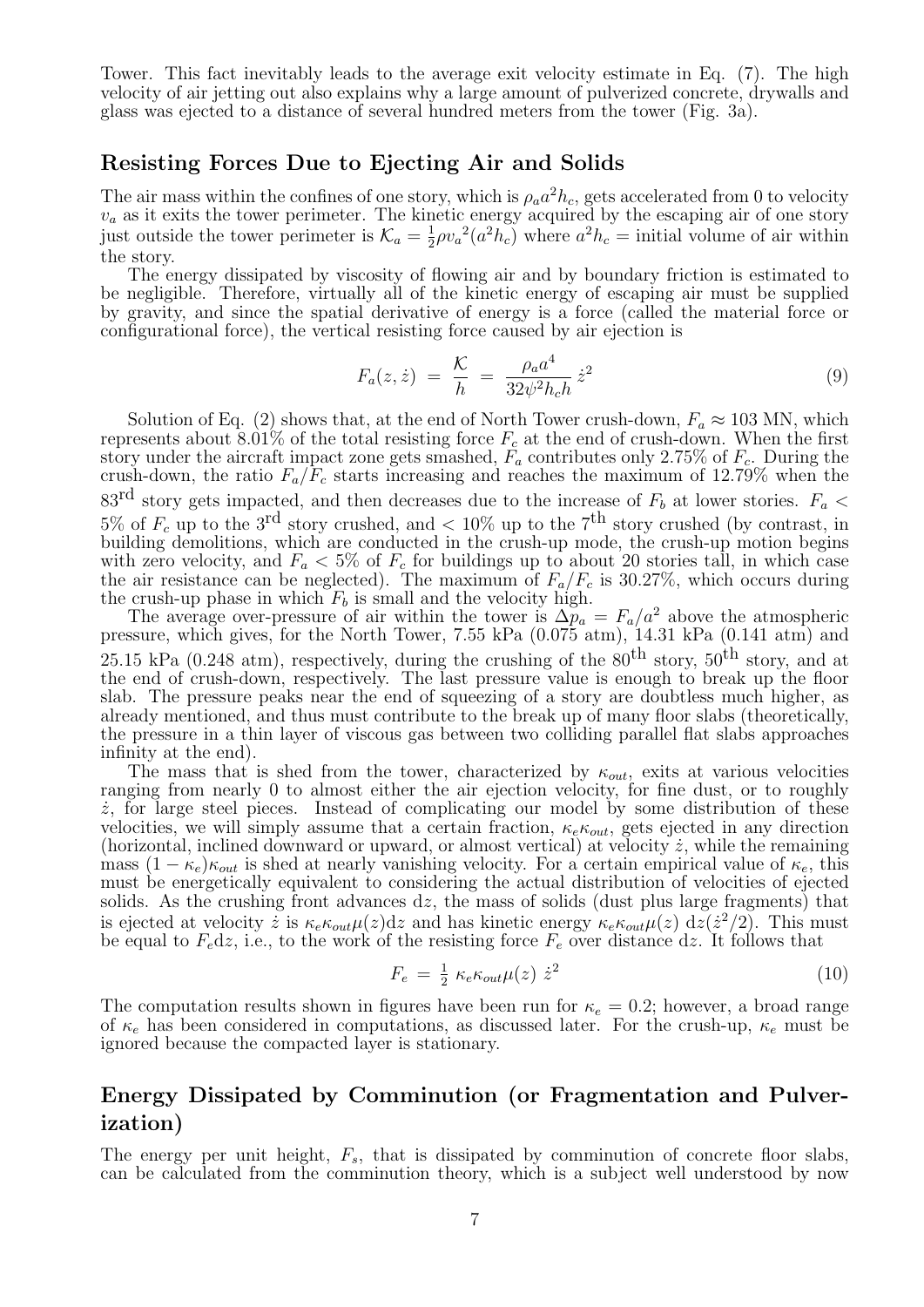(Schuhmann 1940; Charles 1957; Ouchterlony 2005; Cunningham 1987). The energy required for comminution is obviously proportional to the mass per unit height that is being comminuted, and is also known to depend of the relative velocity of impact,  $\dot{z}$ . Noting that the physical dimensions of  $F_s$ , mass per unit height and  $\dot{z}$  are kg/s<sup>2</sup>, kg/m and m/s, one readily concludes from dimensional analysis that  $F_s \propto (\text{mass per m}) \times \dot{z}^2$  is the only possible formula. Here the 'mass per m' is  $m_c/h$  because the mass that is being comminuted during crush-down of each story is not  $m(z)$  but mass  $m<sub>c</sub>$  of concrete floor of the story. So,  $F<sub>s</sub>$  must have the form:

$$
F_s = \gamma \frac{m_c}{2h} \dot{z}^2 = \gamma \frac{\mathcal{K}_c}{h} \tag{11}
$$

where h is the height of one story and  $\mathcal{K}_c = \frac{1}{2}m_c v^2 =$  kinetic energy of one floor slab if moving at velocity  $v = \dot{z}$ .

Coefficient  $\gamma$  (which is generally  $\langle 1 \rangle$  but not  $\langle 1 \rangle$  has been inserted in Eq. (11) as an empirical coefficient of comminution effectiveness, specifying the fraction of  $\mathcal{K}_c$  that is dissipated by the work of comminution. The precise value of this coefficient would be extremely difficult to determine theoretically because all the other energy dissipation sources would have to be accurately calculated and subtracted from the total loss of gravitational potential converted into the kinetic energy of impact (these other sources include the energy of plastic-fracturing deformations of floor trusses with their connections and of horizontal steel beams connecting the perimeter columns, the energy dissipated by inelastic deformation and friction of colliding fragments, the energy of crushing the equipment, drywalls, perimeter walls, furniture, piping, etc.). Besides, the energy balance analysis is complicated by the fact that a part of the dissipated energy is included in force  $F_m$ , which must have, and does have, the same form as Eq. (5). The reason is that the equation of motion, Eq.  $(2)$ , has been set up under the assumption that the accreted mass after impact gets moving together with the top part, which implies perfectly inelastic collision (or a zero coefficient of restitution).

For these reasons, and because no crushing experiments were made on the lightweight concrete used, coefficient  $\gamma$  needs to be calibrated on the basis of comminution theory, exploiting the known size range of particles observed after the collapse. Such calibration gives  $\gamma = 0.7$  as the optimum estimate. For simplicity, we will further assume that  $\gamma = constant$ , although it doubtless varies with z. It must nevertheless be emphasized that calculations prove the velocity of crush-down not to be very sensitive to the value of  $\gamma$ . For all  $\gamma \in [0.5, 1]$ , the calculated  $z(t)$ matches the video and seismic observations considered later quite well (although  $\gamma < 0.6$  would not give a close match of the observed particle distribution).

Consider that the mass,  $m_c$ , of concrete slab for each floor gets fractured into cubes of equal size D. The number of particles is  $N = m_c/\rho D^3$  where  $\rho =$  mass density of lightweight concrete (taken as 1500 kg/m<sup>3</sup>). Since each cube has surface area  $6D^2$  and each surface is common to two particles, the total energy required to create the particle surfaces is  $\bar{W}_f = N(6D^2)G_F/2$ .

The distribution of particle sizes is, for the present purpose, adequately characterized by Schuhmann's law of comminution (Schuhmann 1940; Charles 1957; Ouchterlony 2005; Cunningham 1987):

$$
m(D) = m_c (D/D_{max})^k
$$
\n(12)

where  $m(D)$  = mass of all particles  $\langle D; D_{max}$  = maximum particle size; and  $k$  = empirical constant (for which the typical value  $k \approx 1/2$  is assumed). The number of all particles within the size interval  $(D, D + dD)$  is  $dm/\rho D^3$ , and so the energy required to create all the particles in this size interval is  $\left(\frac{dm}{\rho D^3}\right)\left(\frac{3D^2}{G_F}\right)$ ; here  $G_F$  = fracture energy of lightweight concrete, which is considered to be 20  $J/m^2$  (and is smaller than the value of 100  $J/m^2$  which is typical of normal concrete; Baˇzant and Planas 1998; Baˇzant and Becq-Giraudon 2002). In view of Eq.  $(12)$ , the cumulative energy needed to create all the particles  $\langle D \rangle$  is

$$
W_f(D) = \int_{D_{min}}^{D} \frac{3G_F}{\rho D} dm(D) = \frac{3kG_F m_c(D_{min}^{k-1} - D^{k-1})}{(1-k)\rho D_{max}^{\ k}} \tag{13}
$$

where  $D_{min} =$  minimum particle size.

The particle sizes observed on the ground range essentially from  $D_{min} = 0.01$  mm to  $D_{max} =$ 0.1 mm (see http://911research.wtc7.net/wtc/analysis/collapses/concrete.html). Substituting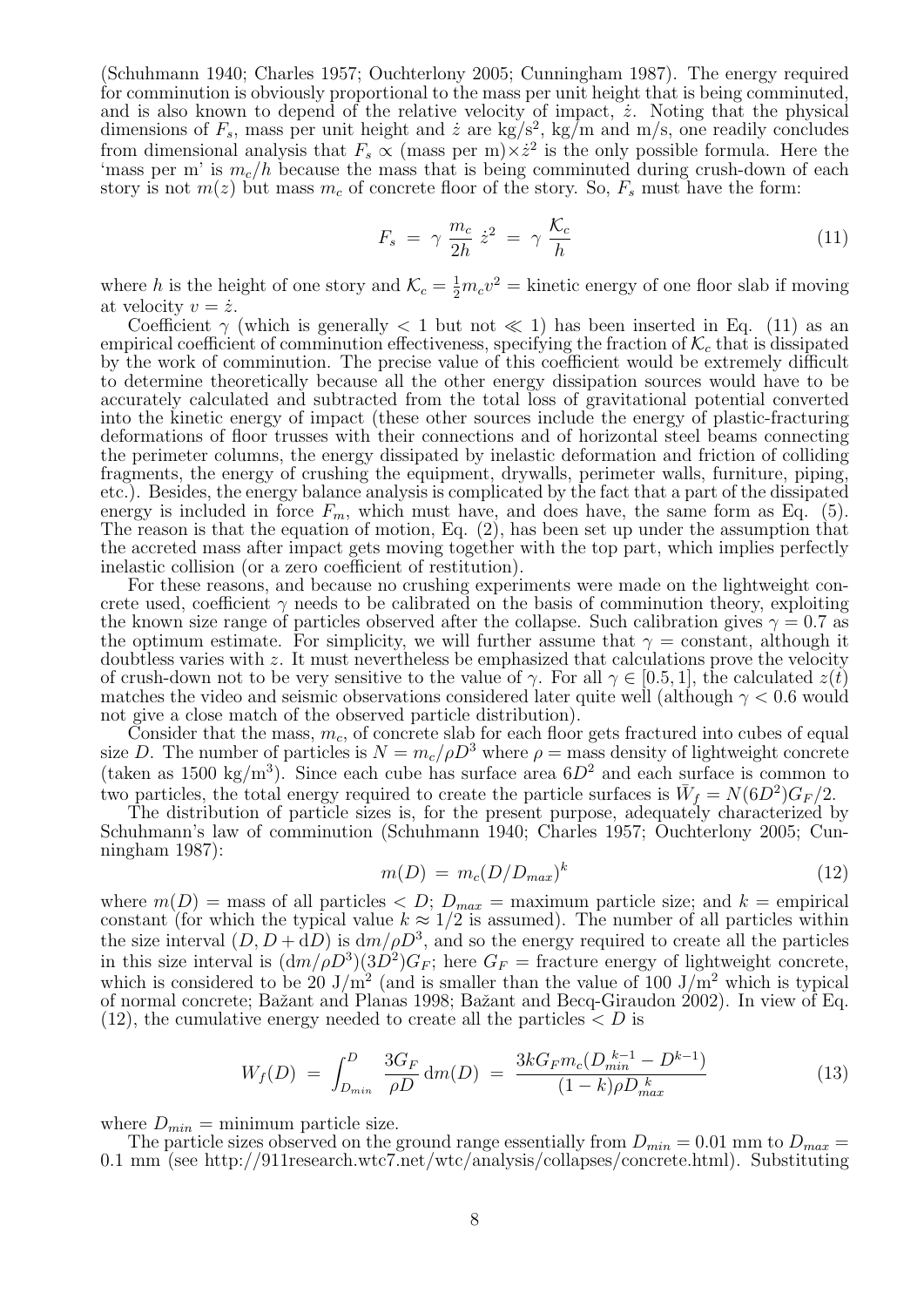$D = D_{max}$  = maximum particle size, and  $W_f(D_{max}) = \gamma \mathcal{K}_c$ , we get

$$
\gamma = \frac{3G_F k}{\rho(1-k)\mathcal{E}D_{max}} \left[ \left( \frac{D_{max}}{D_{min}} \right)^{1-k} - 1 \right], \quad \mathcal{E} = \frac{\mathcal{K}_c}{m_c} \tag{14}
$$

where  $\mathcal{E}$  = specific impact energy (per kg of concrete). Substitution of the aforementioned particle sizes yields, for the end of crush-down,  $\gamma \approx 0.7$ , which is the aforementioned value used in the presently reported calculations.

Extensive experimental evidence indicates that the ratio  $D_{max}/D_{min}$  decreases as  $\mathcal E$  increases (Ouchterlony 2005; Genc et al. 2004), being about 100 for small  $\mathcal E$  characterizing the first impacted floor (Genc et al. 2004), and about 10 for high  $\mathcal E$  characterizing the end of crushdown. The reason is that it is much harder to crush the small particles than the large ones. One may re-write Eq. (14) as

$$
D_{max} = \frac{3G_F k}{\rho(1-k)\gamma \mathcal{E}} \left[ \left( \frac{D_{max}}{D_{min}} \right)^{1-k} - 1 \right]
$$
 (15)

Substituting ratio 100 into Eq. (15), and evaluating  $\mathcal E$  from the previously determined values  $\mathcal{K}_c$  values, one gets the maximum and minimum particle sizes for the concrete slab of the first impacted floor,

$$
\text{North Tower:} \quad D_{max} \approx 14.24 \text{ mm}, \quad D_{min} \approx 0.142 \text{ mm}
$$
\n
$$
(16)
$$

$$
South Tower: \quad D_{max} \approx 12.76 \text{ mm}, \quad D_{min} \approx 0.128 \text{ mm}
$$
\n
$$
(17)
$$

Another important result of comminution theory, supported by extensive experiments (Davis and Ryan 1990), is that  $D_{max}$  depends only on the specific impact energy  $\mathcal{E}$ , and in particular that

$$
D_{max} \approx A \mathcal{E}^{-p} \tag{18}
$$

Here  $A, p =$  positive constants, which may be calibrated on the basis of the maximum particle sizes of the first impacted story and of the last story at the end of crush down. Substitution of Eq. (18) into (12) then yields the particle size distribution for any impacted floor slab;

for North Tower: 
$$
m(D) = 0.021 \ \mathcal{E}^{0.708} m_c \ \sqrt{D}
$$
 (19)

for South Tower: 
$$
m(D) = 0.020 \mathcal{E}^{0.712} m_c \sqrt{D}
$$
 (20)

Fig. 4a presents the calculated particle size distributions for the impacts on three different stories of each tower. Fig. 4b shows that the calculated minimum and maximum particle sizes produced by comminution of floor slabs decrease rapidly as the crushing front propagates down, and so does the size range. The ratio of the calculated mass of dust (defined here as the particles  $< 0.1$  mm) to the slab mass increases with time until the end of crush-down (Fig. 4c). About 67% of the mass of all slabs gets pulverized into dust during the crush-down, which explains the dust clouds seen jetting out. Fig. 4d gives the ratio of the cumulative plot of the energy dissipated by comminution to the loss of gravitational potential, as a function of time or story number. The jump at impact of compacted layer on the ground (foundation) is due to further comminution of particles previously comminuted to larger sizes.

Fig.5a presents a plot of the calculated ratio of four components of the resisting force to the total resisting force  $F_c$  as a function of both time and story number.  $F_s$ ,  $F_e$  and  $F_a$  as fractions of  $F_c$  are initially negligible and then increase, due to increasing velocity of the falling mass. Afterwards, despite increasing velocity, the increase of  $F_b$  offsets the increase of  $F_a$ ,  $F_e$ and  $F_s$ . Consequently, fractions  $F_s$ ,  $F_e$  and  $F_a$  begin to drop and, near the end of crush-down,  $F_s + F_a + F_e \approx 0.30 F_b$ . At the same time, the falling mass becomes so huge that the effect of changes in  $F_s$ ,  $F_a$  and  $F_e$  on the collapse duration becomes small. During the crush-up phase, the fraction of  $F_s + F_a$  is significant at first, due to high velocity and low  $F_b$  of upper stories but afterwards it decreases as the falling mass decelerates  $(F_s + F_a \approx 2.17 F_b$  on average, while  $F_e = 0$  for crush-up). Fig.5b shows the variation of  $F_c$  and  $F_m$ ; due to increasing velocity,  $F_m$ becomes dominant despite increasing  $F_s$ ,  $F_e$  and  $F_a$ .

Fig. 5c shows the calculated ratio of the comminution energy to the kinetic energy of the falling mass. During the crush-down, the ratio decreases, which is explained by the accretion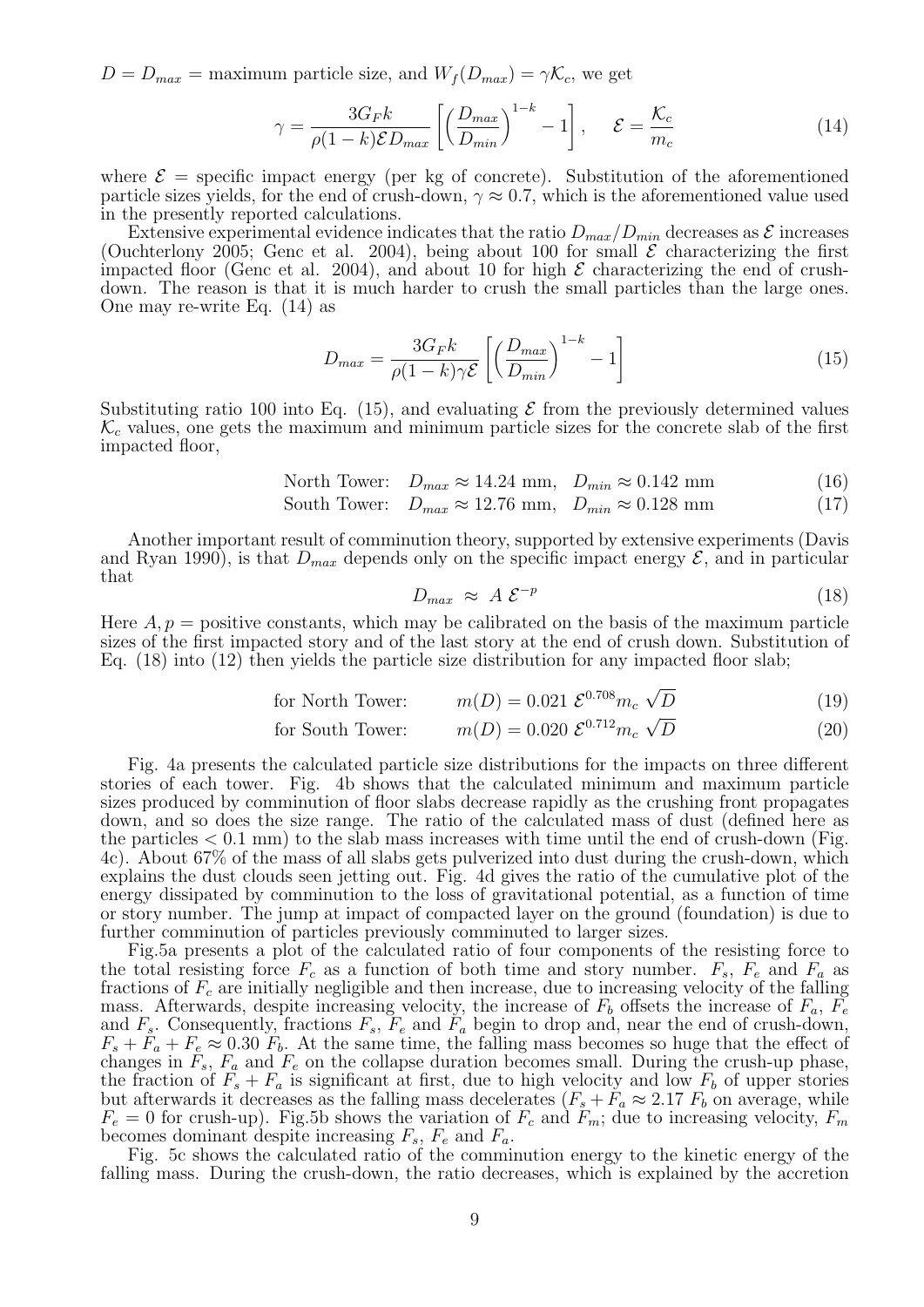of falling mass. During the crush-up, this ratio increases since the falling mass is decreasing, and ends up with 70% as the last slab (i.e., the roof slab) impacts the pile.

Fig. 5d shows the calculated ratio of the total resisting force to the weight of the upper falling part. For the North Tower, this ratio remains almost constant up to the 83<sup>rd</sup> story, as the mass accretion and the increase of  $F_c$  balance each other due to increasing velocity, and then increases because the resistance to column buckling overcomes the resistance due to mass accretion. This ratio is nevertheless much less than 1 during crush-down, while during crushup it increases, causing the moving part to decelerate (a continuum model will give an infinite ratio at the end because the mass tends to 0). For the South Tower, the trend is similar except that this ratio at first also increases. The reason is that, compared to the North Tower, the calculated velocity of the crushing front in the South Tower increases faster, due to its larger falling mass, making the resisting force to grow faster than the mass accretion rate of the upper falling part at the beginning of crush-down.

#### Energy Required to Produce All of Pulverized Concrete

Let us now check whether the gravitational energy delivered by impact sufficed to produce the large amount of concrete dust on the ground. The dust particles generally ranged from  $D_{min}$  $= 0.01$  mm to  $D_{max} = 0.1$  mm. Substituting  $D = D_{max}$  into Eq. (13), and considering, as an upper bound, that all of the concrete of both towers (about  $M_d = 14.6 \times 10^7$  kg) was pulverized, lying on the ground, we can calculate an upper bound on the total impact energy  $\mathcal{K}_t$  required to produce all these particles, for both towers:

$$
\mathcal{K}_t = \frac{3M_d G_F}{\rho D_{max}^{0.5}} (D_{min}^{-0.5} - D_{max}^{-0.5})
$$
\n(21)

$$
= \frac{3 \times (14.6 \times 10^7) \text{ kg} \times 20 \text{ J/m}^2}{1500 \text{ kg/m}^3 \times (100 \text{ }\mu\text{m})^{0.5}} [(10 \text{ }\mu\text{m})^{-0.5} - (100 \text{ }\mu\text{m})^{-0.5}] = 12.63 \times 10^{10} \text{ J}
$$
 (22)

Eq. (21) indicates the dissipation of about 865 J per kg of pulverized concrete, which is a realistic value.

The total gravitational potential energy  $\Pi_q$  released by one tower is calculated as the tower weight multiplied by the distance between the mass centroid of the tower and the mass centroid of the rubble heap on the ground, and is approximately  $\Pi_g = 8.25 \times 10^{11}$  J. Eq. (21) represents only about 7.65 % of  $2\Pi_q$  (both towers). So there is far more impact energy than necessary. Hence, the kinetic energy of gravity-driven collapse can perfectly explain the pulverization seen on the ground. The remaining energy is dissipated by frictional and plastic deformations, and ejection of air and other debris.

Eq. (21) includes the comminution energy during the crush-down and crush-up. The energy dissipated exclusively during the impact on the foundation can be calculated by subtracting from Eq. (21) the following three energy quantities: 1) The comminution energy of particles < 0.1 mm produced by impacts on the floor slabs prior to the end of crush-down; 2) the comminution energy of particles  $\geq 0.1$  mm produced during crush-down which are comminuted to sizes < 0.1 mm during the impact on the foundation; and 3) the comminution energy of particles < 0.1 mm produced during the crush-up (which is small because the impact energies during crush-up are much smaller and lead to large fragments).

The kinetic energy of the impact,  $K_t$ , can alternatively be calculated from the final velocity  $v_f$  of the compacted layer of rubble as it hits the foundation at the bottom of the 'bathtub'. According to the crush-down differential equation, it was  $v_f \approx 47.34$  m/s for the North Tower, and  $v_f \approx 48.33$  m/s for the South Tower), from which

$$
K_t = \frac{1}{2} [M_0 + (1 - \kappa_{out})(M_T - M_0)] v_f^2
$$
\n(23)

North Tower:  $K_t = \frac{1}{2} \times 4.32 \times 10^8 \times 47.34^2 = 4.84 \times 10^{11}$  J (24)

South Tower: 
$$
K_t = \frac{1}{2} \times 4.44 \times 10^8 \times 48.33^2 = 5.19 \times 10^{11} \text{ J}
$$
 (25)

We see again that the available energy is far higher than required for all of the comminution.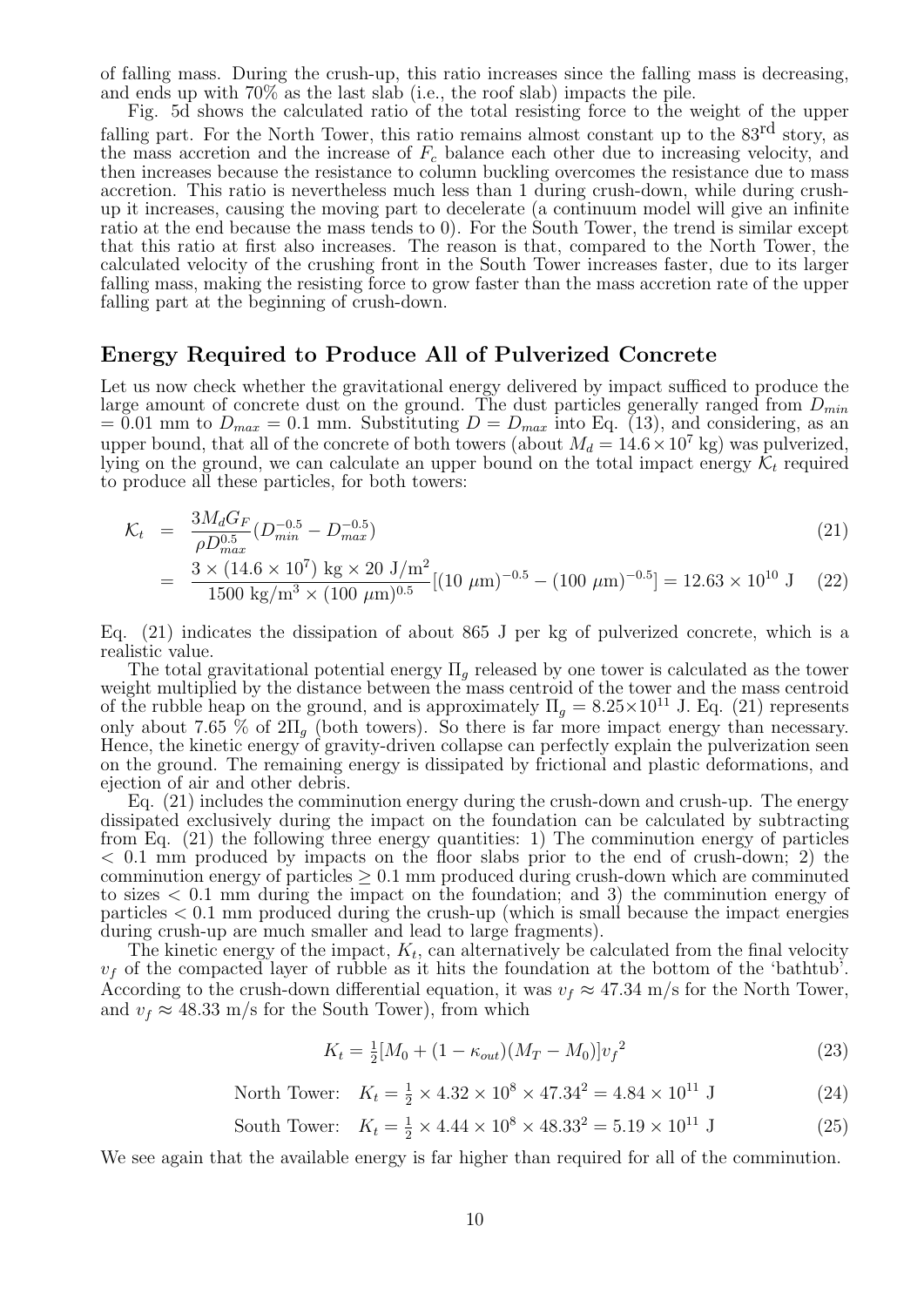It is nevertheless interesting to check the amount of explosives that would be required to produce all of the pulverized concrete dust found on the ground. Explosives are notoriously inefficient as a comminution tool. At most 10% of their explosive energy gets converted into the fracture energy of comminution, and only if the explosive charges are installed in small holes drilled into the solid to be comminuted. Noting that 1 kg of TNT releases chemically about 4 MJ of energy, the total mass of TNT required to pulverize  $14.6 \times 10^7$  kg concrete material into dust of the sizes found on the ground would be 316 tons. So, in order to achieve solely by explosives the documented degree of concrete pulverization, about 1.36 tons of TNT per story would have to be installed into small holes drilled into the concrete slab of each story, and then wired to explode in a precise time sequence to simulate free fall.

Given the uncertainty of input parameters, computer calculations have been run for the full range of their realistic values. In comparison with all these calculations, the claim that the observed fineness, extent and spread of pulverized dust could be explained only by planted explosives has been found to be absurd. Only gravity driven impact could have produced the concrete dust as found on the ground.

#### Analysis of Video-Recorded Motion and Correction for Tilt

Some critics believe that the bottom of the advancing dust cloud seen in the video represented the crushing front. However, this belief cannot be correct because the compressed air exiting the tower is free to expand in all directions, including the downward direction. This must have caused the dust front to move ahead of the crushing front (the only way to prevent the air from jetting out in all directions would be to shape the exit from each floor as a diverging nozzle of a rocket, which was obviously not the case).

Video records in which the motion of the tower top can be tracked are available for the first few seconds, until the tower top gets shrouded by a cloud of dust and smoke (Fig. 7). The time history of the vertical displacement (or drop)  $\Delta_m$  of the tower top was simply identified by measurements with a ruler on a large computer screen, which had an error of up to  $\pm 1.0$ m (measuring pixel locations would have been more accurate, but for the present purpose it would make little difference). A correction was made for the varying inclination  $\varphi$  of the line of sight from the vertical, and for this purpose the distance of the camera from the tower ( $\approx$ 1 mile) and altitude (roughly 150 m) had to be estimated. This correction was found to be insignificant (about 0.5%.) Because the towers were tilting, what can be seen in the video is a top corner, which is the northeast corner for the South Tower and the northwest corner for the North Tower. With the notations in Fig. 6a, the height of these corners above the ground may be expressed as

$$
X(t) = H - Y(t) + \Delta_{1c}(t) - \Delta_{2c}(t)
$$
\n(26)

$$
Y(t) = \int_{z_0}^{z(t)} [1 - \lambda(S)] \mathrm{d}S \tag{27}
$$

$$
\Delta_{1c}(t) = \frac{1}{2}a \left( \sin \theta_{st} - \sin \theta_{si} - \sin \theta_{et} + \sin \theta_{ei} \right) \tag{28}
$$

$$
\Delta_{2c}(t) = \frac{1}{2}H_1 \left[ (\cos \theta_{si} - \cos \theta_{st}) + (\cos \theta_{ei} - \cos \theta_{et}) \right]
$$
\n(29)

where  $Y(t) =$  drop of the centroid of the upper falling mass;  $\Delta_{1c}$ ,  $\Delta_{2c} =$  corrections for tilting;  $\theta_{si}, \theta_{st} = \text{initial}$  and current tilt angles towards the south; and  $\theta_{ei}, \theta_{et} = \text{those}$  towards the east (these angles are taken as positive when the displacement is downward on the south and east sides, respectively; Fig. 6a).

For the South Tower,  $H_1 \approx 110$  m. It is found that, during the the first 2 seconds, the tilt towards the east increased from 2.8° to 6.9°. In between, the rate of rotation may be considered to be approximately uniform. According to NIST 2005, the tilt towards the south reached 4◦ within approximately 2 seconds. For the initial tilt angle towards the south, no information exists except that it could not have been large, and so it is taken as zero. For the duration of video record, the foregoing equations give the correction of height due to tilt, which attains 0.48 m at 2 seconds (the video record actually extends up to 4 s, at which time, according to NIST, the tilt angle to the East was 25◦ and to the South probably remained small). Thus the tilt after 2 s is too high for comparing the present one-dimensional model to the video, although this model appears adequate for the overall collapse.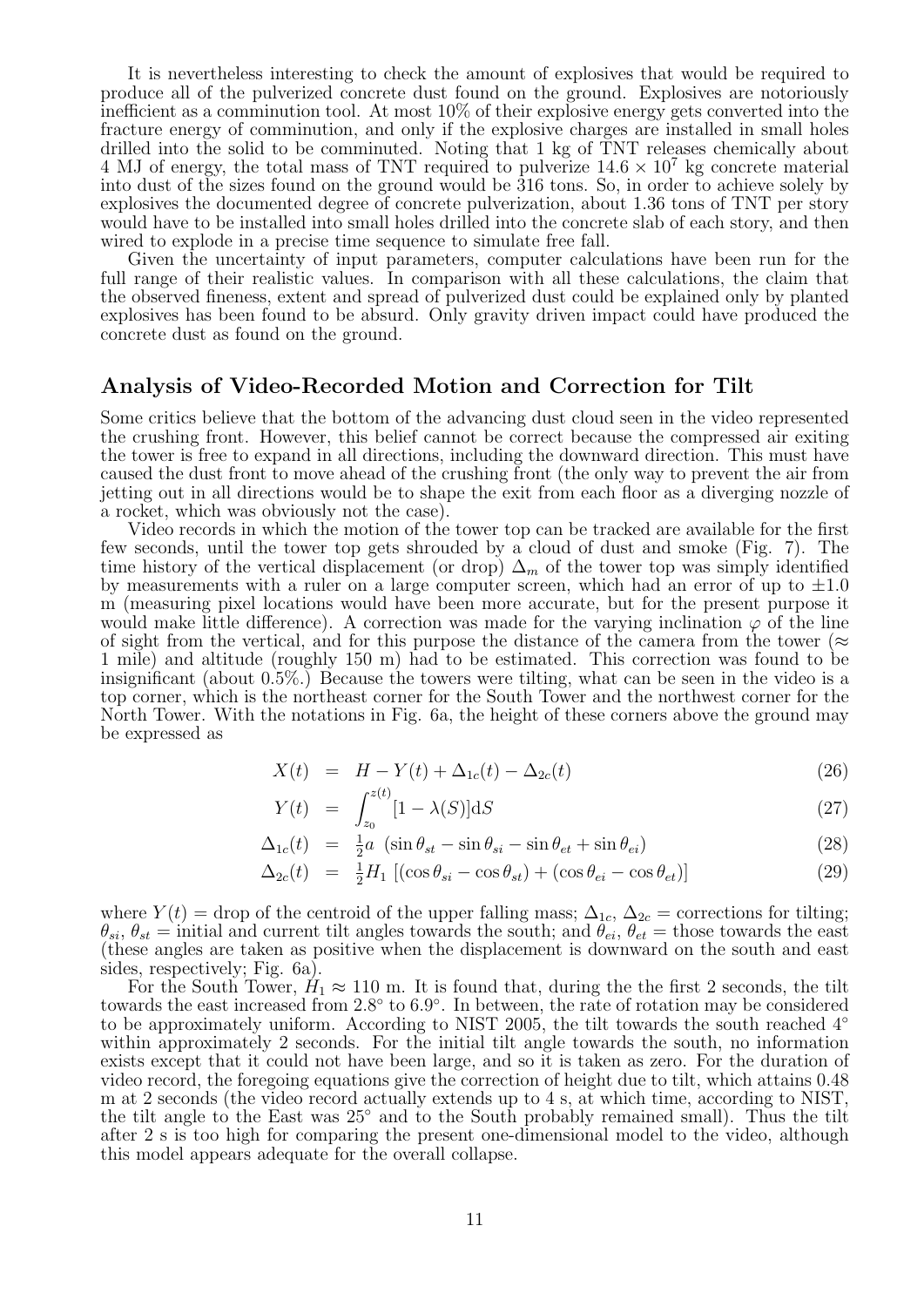For the North Tower, it was assumed in the calculations that the tilt in the south direction varied during the first 5 seconds from  $2.8^{\circ}$  to  $8^{\circ}$  (which is the angle reported by NIST 2005), and that it was zero in the east direction.

The motion of the centroid of the tower tops identified in this manner is shown Fig. 7. The vertical error bars indicate the range of uncertainty in the interpretation of the video.

#### Comparisons of Calculated Motion with Video Record

The corrections for tilt in Eqs.  $(26)$ – $(29)$  are taken into account in the calculations. Since there are uncertainties in the values of specific mass of compacted layer  $\mu_c$  and the mass shedding ratio  $\kappa_{out}$ , calculations are run for many values within their possible ranges. For  $\mu_c$ , the uncertainty range is  $4.10 \times 10^6 \pm 0.410 \times 10^6$  kg/m, based on regarding the compacted rubble as gravel, for which the realistic value of porosity is well known from soil mechanics. As for  $\kappa_{out}$ , the fits of the video and seismic records are optimal for 0.2, but the optimum is not sharp. For  $\kappa_{out} \in [0.05, 0.5],$  the results are within the error bars if  $\mu_c$  is set to  $4.10 \times 10^6$  kg/m. If both  $\mu_c$  and  $\kappa_{out}$  are considered to vary, then the results remain within the error bars if  $\kappa_{out} \in [0.1, 1]$ 0.3. The range plotted in Fig. 7 corresponds to  $\mu_c \in [3.69 \times 10^6, 4.51 \times 10^6]$  (kg/m) and  $\kappa_{out} \in [0.1, 0.3].$ 

The range of the possible motion histories, calculated from Eq. (2) for the uncertainty ranges of video interpretation and of  $\mu_c$  and  $\kappa_{out}$  values (discussed later) is shown as the shaded band in Fig. 7. Within the short duration of the video record, the resistance due to comminuting concrete and ejecting air and other debris is found to be so small that the difference is not visually perceptible in the graph.

Note in Fig. 7 that the motion identified from the videos is generally seen to pass well inside the predicted band of uncertainty of the motion calculated from Eq. (2). This fact supports the present analysis. The main point to note is that the curve identified from the video record grossly disagrees with the free fall curve, for each tower. The belief that the towers collapsed at the rate of free fall has been a main argument of the critics claiming controlled demolition. The video record alone suffices to prove this argument false.

For the South Tower, the difference between the free fall curve and the curve calculated from Eq. (2) is less pronounced than it is for the North Tower. The reason is that the initial upper falling mass of the South Tower is nearly twice that of the North Tower, causing the resisting force to be initially a smaller fraction of the falling weight.

The agreement of the video record with the calculated propagation of crushing front permits concluding that the structural system within the top parts of the WTC towers was able, on the average, to dissipate the energy of  $F_b \approx 0.1 \text{ GJ/m}$ , per unit height of tower. This amounts to the energy dissipation capability of  $\mathcal{D} \approx 4.23$  kJ per kg of structural steel.

In design, it is desirable to maximize  $\mathcal{D}$ . As proposed in Bažant and Verdure (2007), the values of  $\mathcal D$  characterizing various kinds of structural systems could be determined by accurate monitoring of the motion history in building demolitions.

#### Comparison of Collapse Duration with Seismic Record

Calculations show that the duration of the entire crush-down phase exceeds the free fall duration by 65.5% for the North Tower, and by 47.3% for the South Tower (Fig. 8). This is a significant difference, which can be checked against seismic records registered at Lamont-Doherty Earth Observatory of Columbia University (http://www.ldeo.columbia.edu/LCSN/Eq/WTC 20010911.html), shown in Fig. 8. In a detailed seismic analysis at Columbia University, Kim et al. (2001) report that, because of short travel distance and shallow excitation, the recorded seismic waves were short-period Rayleigh surface waves (which generally travel within the upper few kilometers of Earth crust). No pressure and shear waves were registered.

The first tremor in Fig. 8, which is weak (and is marked as a), is assumed to represent  $t = 0$ , i.e., the moment of impact of the upper part of tower onto the lower part (a correction of 0.07 s is made for the delay due to the travel time of the sound wave along the steel columns to the ground). The sudden, though mild, displacement increase at instant  $\check{b}$  (Fig. 8) is attributed to free falling large structure segments that hit the ground outside the tower perimeter.

The free fall times for the fragments ejected at the 96<sup>th</sup> and 81<sup>st</sup> stories are 8.61 s and 7.91 s, respectively (the air drag is negligible for multi-story pieces of the steel frame). These times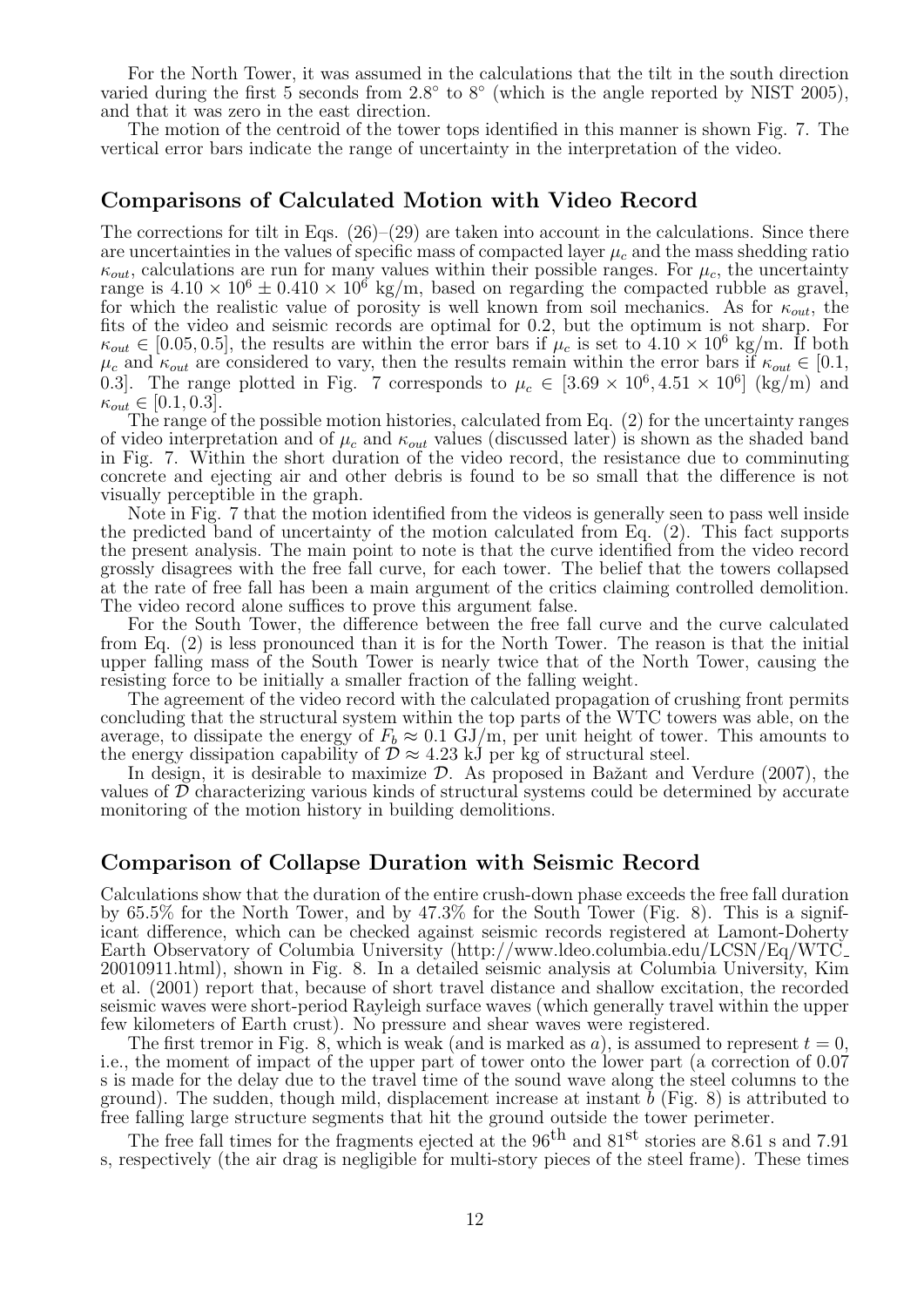are not the same as the free fall time shown in the Fig. 8, because the ejected fragments are hitting the ground. The free fall curve in Fig. 8, showing the motion history of the tower top, corresponds to the free fall of the top part of tower, and the moment comparable to the end of crush-down is the intersection of this curve with the horizontal line corresponding to the end of crush-down, at which the compacted layer of debris hits the foundation (i.e., the bottom of 'bathtub'). Note that immediately after this moment, the compacted layer of rubble begins to spread to the sides because, at rest, the slope of the rubble mass cannot exceed the internal friction angle of the rubble (Fig. 3b)(in the crush-up calculations of Bažant and Verdure, 2007, the lateral spreading of the compacted layer of rubble during the crush-up was neglected, for the sake of simplicity).

The onset of the strongest tremor, marked in the figure as instant  $c$ , may logically be interpreted as the instant at which the crush-down front (bottom of the layer of compacted debris) hits the foundation slab in the 'bathtub'. Thus it ensues from the seismic records that the crush-down phase lasted  $12.59 \pm 0.50$  s for the North Tower, and  $10.09 \pm 0.50$  s for the South Tower. The fact that the structure in the 'bathtub' under the ground level was essentially destroyed and mostly compacted into rubble was documented during debris removal (http://www.construction.com/NewsCenter/Headlines/ENR/20011008b.asp).

These durations match reasonably well the durations of the crush-down phase calculated from Eq. (2), which are 12.81 s and 10.47 s for the North and South towers, under the assumption that the reduction factor  $\beta$  applied to  $F_b$  is 2/3. If the full uncertainty range,  $\beta \in [0.5, 0.8]$ , is considered, the calculated mean durations are 12.82 s and 10.49 s, respectively. This uncertainty is shown by error bars in Fig. 8.

Now note that these durations are, on the average, 65.5% and 47.3% longer than those of a free fall of the upper part of each tower, which are 7.74 s for the North Tower and 7.11 s for the South Tower. So, the seismic record, too, appears to contradict the hypothesis of progressive demolition by timed explosives.

Note that the seismic record of the South Tower shows multiple large tremors at the end of crush-down. Why it does is debatable. The reason could be the significant tilting of the top part of tower, caused by a greater eccentricity of the aircraft impact. The tilt may have led to ejection of larger structural fragments. Or it may have caused one side of the South Tower to be getting crushed ahead of the other, and thus the crush-down might have ended on one side earlier than on the other. It is interesting that not only for the North Tower, but also for the South Tower, the calculated collapse duration nevertheless matches the seismic record reasonably well. The high tilt seen on the South Tower top (about 25◦ after 4 seconds of fall, NIST 2005) would call for a three-dimensional model of progressive collapse. Why does the onedimensional model give nonetheless a reasonably good match? Probably because the crushing front of compacted debris tends to develop a flat front once it becomes thick enough (Fig. 6e). However, to answer this question fully, a three-dimensional analysis would be required.

## Effect of Uncertainty of Mass Shedding Fraction  $\kappa_{out}$

The mass shedding fraction  $\kappa_{out}$  is, of course, quite uncertain and doubtless depends on z, which is neglected. The realistic range of possible  $\kappa_{out}$  values extends at most from 0.05 to 0.5. Within that range, the effect of varying  $\kappa_{out}$  is not discernible in the video (remaining within the error bars shown), and small on the collapse time (which differs up to 0.45 s). For  $\kappa_{out} \in$ [0.1, 0.3], the match of both the video and seismic records is excellent.

While  $\kappa_{out}$  affects the resisting force, mass accretion, and compaction ratio,  $\kappa_e$  affects only the first. An increase in  $\kappa_e$  will delay the collapse duration. Parametric studies show that, for  $\kappa_e \in [0.1, 0.8]$ , the collapse duration varies about 0.31 s, which still matches the video and seismic records reasonably well. An increase in  $\kappa_{out}$  can have opposite effects depending on the initial mass  $m(z_0)$  and on the stage of crush-down:

(a) In the first stage of collapse, an increase in  $\kappa_{out}$  causes a decrease in compaction ratio  $\lambda$ , which reduces the acceleration of the crush front. The effect of  $\kappa_{out}$  on the resisting force and mass accretion is not dominant in this stage. This gives a slower collapse.

- (b) For a subsequent short stage of crush-down, the effect of  $\kappa_{out}$  on the resisting force  $F_m$ prevails while the effect of  $\kappa_{out}$  on the mass accretion does not. This gives a faster collapse.
- (c) In the late stage of crush-down, an increase in  $\kappa_{out}$  causes the accumulated mass  $m(z)$  to become significantly smaller, while the column crushing force  $F_b$  remains unchanged. This causes the ratios  $m(z)g/F_b$ , and thus also  $m(z)g/F_c$ , to decrease greatly, which gives a slower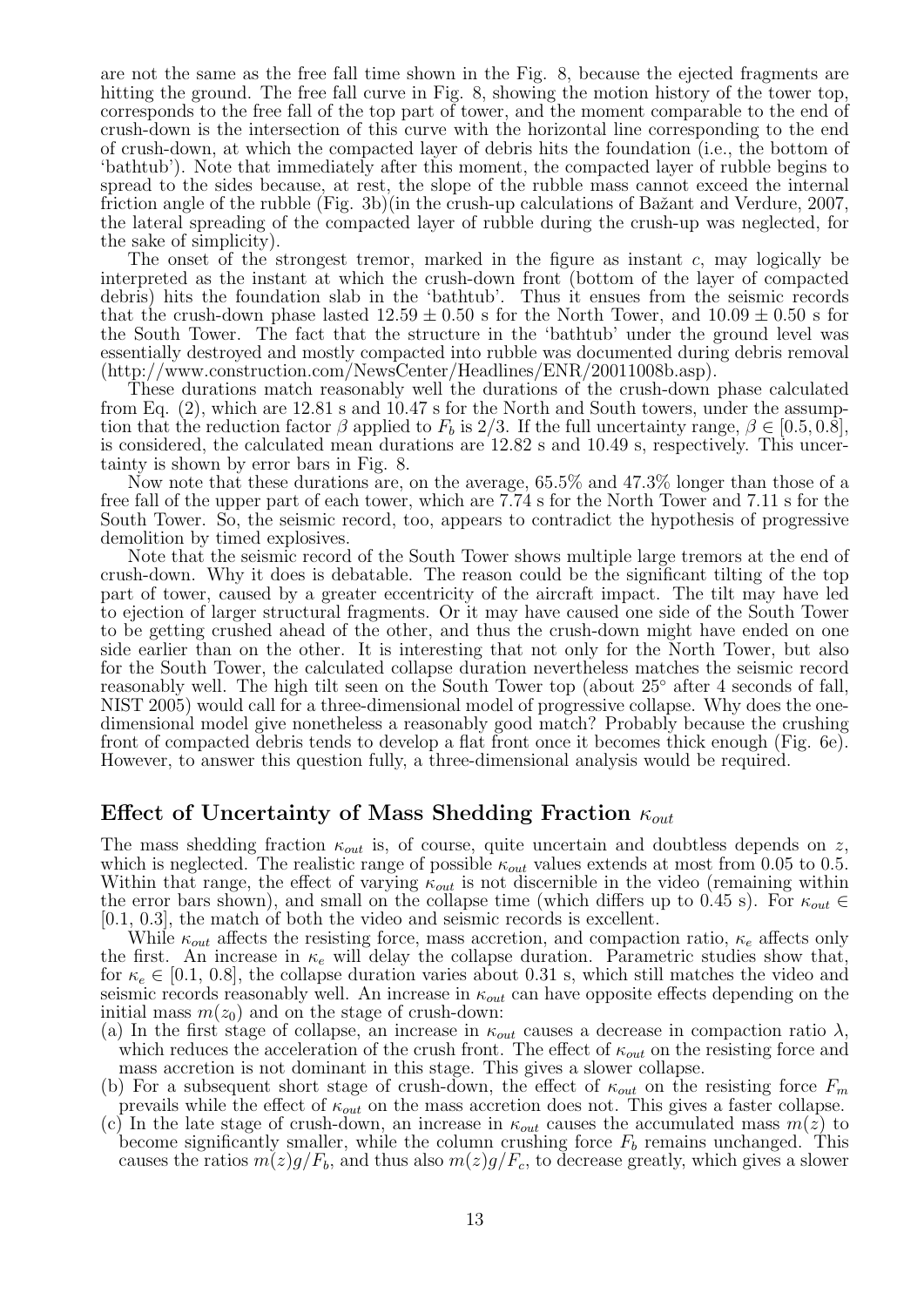collapse.

Parametric studies show that stage (a) lasts for 2 to 3 s. The role of stages (b) and (c) in the total collapse duration depends on the initial falling mass  $m_0$ . For the North Tower, because of its lower initial falling mass, stage (c) dominates, and so an increase in  $\kappa_{out}$  always gives an increase in collapse duration. If  $\kappa_{out}$  is increased from 0.05 to 0.5, the crush-down collapse duration is longer, but not by more than 0.45 s, which still matches the seismic record well enough. For the South Tower, the effect of stage (b) mildly prevails over a considerably long period while effects of stages (a) and (c) are weak. The net result is to lengthen the crush-down duration, but only a little; if  $\kappa_{out}$  is varied from 0.05 to 0.5, the crush-down duration increases by only 0.14 s. For the fitting of video record of the first few seconds, the velocity is so low that the effect of  $\kappa_{out}$  is imperceptible, for both towers.

Some lay critics claim that  $\kappa_{out}$  should be about 95%, in the (mistaken) belief that this would give a faster collapse and thus vindicate their allegation of free fall. However, such  $\kappa_{out}$ value would actually extend the duration of collapse of North Tower by about 2.11 s (and 1.50 s for  $\kappa_{out} = 90\%$ ) because the effect of stage (c) would become dominant. Agreement with the seismic record would thus be lost. This is one reason why values  $\kappa_{out} > 0.5$  are unrealistic.

These lay critics claim that the mass shedding fraction  $\kappa_{out}$  was about the same as the percentage of rubble found after the collapse outside the footprint of the tower. The maximum estimate of this percentage is indeed 95%. However, aside from the comparisons with video and seismic records, there are four further reasons indicating that a major portion of the rubble seen on the ground after the collapse must have spread outside the tower footprint only after the crush-down, i.e., after the impact of the falling compacted layer onto the ground:

1) One is a physical analogy with the mechanics of rigid foams. Compressing an object in one direction expels mass laterally only if the compressed object consists of a volumetrically incompressible mass, as in compressing clay. But, if the object has much empty space, as in the case of the twin towers, one must expect a similar behavior as in penetration of a hard missile into a rigid foam, in which case almost no mass is spread laterally.

2) The large steel fragments move virtually in a free fall, much faster than the dust. If  $\kappa_{out}$ were almost 1, many of them would be expected to move ahead of the lower margin of dust cloud. Yet the photographs show the density of falling steel fragments visible in the air to be far too small to account for most of the mass of the steel frame.

3) If most of the mass were falling in the air outside the tower perimeter, one would have to expect a seismic signal with continuous mild tremors, in which the arrival of the crushing front to the ground would not be clearly differentiated. But it is.

4) One may also consider the dust density in the cloud. For the first two stories of collapse (i.e., first 1.3 second), the cloud volume seen in the photos can be approximated as the volume of four half-cylinders with horizontal axis and diameters equal to the height of two stories and lengths equal to the tower side. This gives about  $6000 \text{ m}^3$ . On the ground, the dust density was reported by EPA (Environmental Protection Agency) to be about 339 kg/m<sup>3</sup>. But in the air, the average dust density could not have been more than 10% of the dust density on the ground; this gives, for the dust portion of  $\kappa_{out}$ , at most 0.05, during the first 1.3 s of collapse.

As for the crush-up phase,  $\kappa_{out}$  has no effect on the equation of motion but affects the initial condition, which is the final velocity of crush-down phase. It is found that increasing  $\kappa_{out}$  reduces the final velocity and extends the crush-up duration.

#### Previously Refuted Hypotheses of Critics

Some other hypotheses have already been refuted in the discussions at the U.S. National Congress of Theoretical and Applied Mechanics in Boulder, June 2006. This includes the hypothesis that the structural frame was somehow brought to the brink of strain-softening damage and then destroyed by a peculiar phenomenon called the "fracture wave", causing the collapse to occur at the rate of free fall (download Progre...pdf from

http://www.civil.northwestern.edu/people/bazant/PDFs/Papers/). There are three serious problems with this hypothesis: 1) It treats strain-softening as a local, rather than nonlocal, phenomenon (Baˇzant and Verdure 2007); 2) it considers the structural frame to have somehow been brought to a uniform state on the brink of strain softening, which is impossible because such a state is unstable and localizes as soon as the strain softening threshold at any place (Bažant and Cedolin 2003, Sec 13.2); 3) the 'fracture wave' is supposed to cause comminution of concrete but the energy required for comminution cannot be delivered by this wave.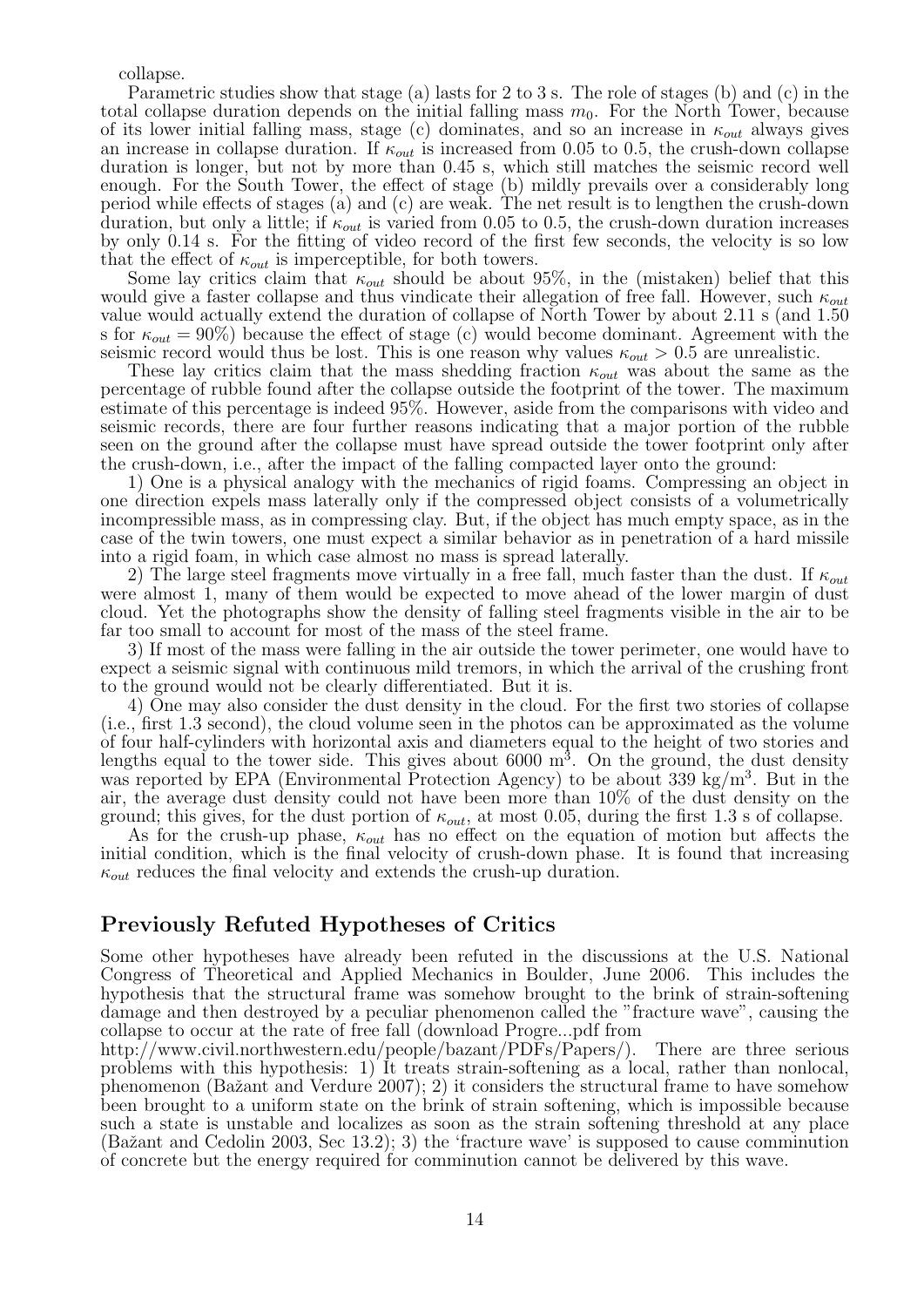Another previously refuted hypothesis of the lay critics is that, without explosives, the towers would have had to topple like a tree, pivoting about the base (Bažant and Zhou 2002) (Fig. 6b or c). This hypothesis was allegedly supported by the observed tilt of the upper part of tower at the beginning of collapse (Fig. 6a). However, rotation about a point at the base of the upper part (Fig. 6c) would cause a horizontal reaction approximately  $10.3\times$  greater than the horizontal shear capacity of the story, and the shear capacity must have been exceeded already at the tilt of only 2.8° (Bažant and Zhou 2002). Thereafter, the top part must have been rotating essentially about its centroid, which must have been falling almost vertically. The rotation rate must have decreased during the collapse as further stationary mass accreted to the moving block. So, it is no surprise at all that the towers collapsed essentially on their footprint. Gravity alone must have caused just that (Bažant and Zhou 2002).

In the structural engineering community, one early speculation was that, because of a supposedly insufficient strength of the connections between the floor trusses and the columns, the floors 'pancaked' first, leaving an empty framed tube, which lost stability only later. This hypothesis, however, was invalidated at NIST by careful examination of the photographic record, which shows some perimeter columns to be deflected by up to 1.4 m inward. This cannot be explained by a difference in thermal expansion of the opposite flanges of column. NIST explains this deflection by a horizontal pull from catenary action of sagging floor trusses, the cause of which has already been discussed. This pull would have been impossible if the floor trusses disconnected from the perimeter columns.

Other critics claimed sightings of "pools of molten metal" within the rubble pile, purportedly produced by planted thermite-based incendiary devices. But all of the supposed evidence is entirely anecdotal, and is refuted by the facts in NIST (2005) report. It was asserted that the presence of thermite residues was evidenced by sulfur, copper and zinc detected in the WTC dust samples. But these elements were to be expected since they were contained in gypsum wallboard, electrical wiring, galvanized sheet steel, etc.

#### **Conclusions**

Several of the parameters of the present mathematical model have a large range of uncertainty. However, the solution exhibits small sensitivity to some of them, and the values of others can be fixed on the basis of observations or physical analysis. One and the same mathematical model, with one and the same set of parameters, is shown capable of matching all of the observations, including: (1) the video records of the first few seconds of motion of both towers, (2) the seismic records for both towers, (3) the mass and size distributions of the comminuted particles of concrete, (4) the energy requirement for the comminution that occurred, (5) the wide spread of the fine dust around the tower, (6) the loud booms heard during collapse, (7) the fast expansion of dust clouds during collapse, and (8) the dust content of cloud implied by its size. At the same time, the alternative allegations of some kind of controlled demolition are shown to be totally out of range of the present mathematical model, even if the full range of parameter uncertainties is considered.

These conclusions show the allegations of controlled demolition to be absurd and leave no doubt that the towers failed due to gravity-driven progressive collapse triggered by the effects of fire.

#### Appendix. Can Crush-Up Proceed Simultaneously with Crush-Down?

To appraise the accuracy of the simplifying assumption of one-way crushing, a two-way progressive collapse will not be analyzed mathematically. Consider that both crush-up and crush-down fronts appeared after the collapse of the critical story. Denote:  $x(t)$ ,  $z(t)$  = coordinates of the mass points at these fronts before the collapse began (Lagrangian coordinates);  $q(t) =$  current coordinate of the tower top; and  $v_1, v_2 =$  initial velocities of the downward and upward crushing fronts (positive if downward). These velocities may be calculated from the conditions of conservation of momentum and of energy, which read as follows:

$$
m_0(1 - \lambda)v_0 + \frac{1}{2}m_1[(1 - \lambda)v_0 + v_0]
$$
  
=  $\frac{1}{2}(m_1 + 2m_c)(v_1 + v_2) + (m_0 - m_c - m_2)v_3 + \frac{1}{2}m_2(v_1 + v_2)$   
 $\frac{1}{2}m_0[(1 - \lambda)v_0]^2 + \frac{1}{2}m_1[\frac{1}{2}(2 - \lambda)v_0]^2$  (30)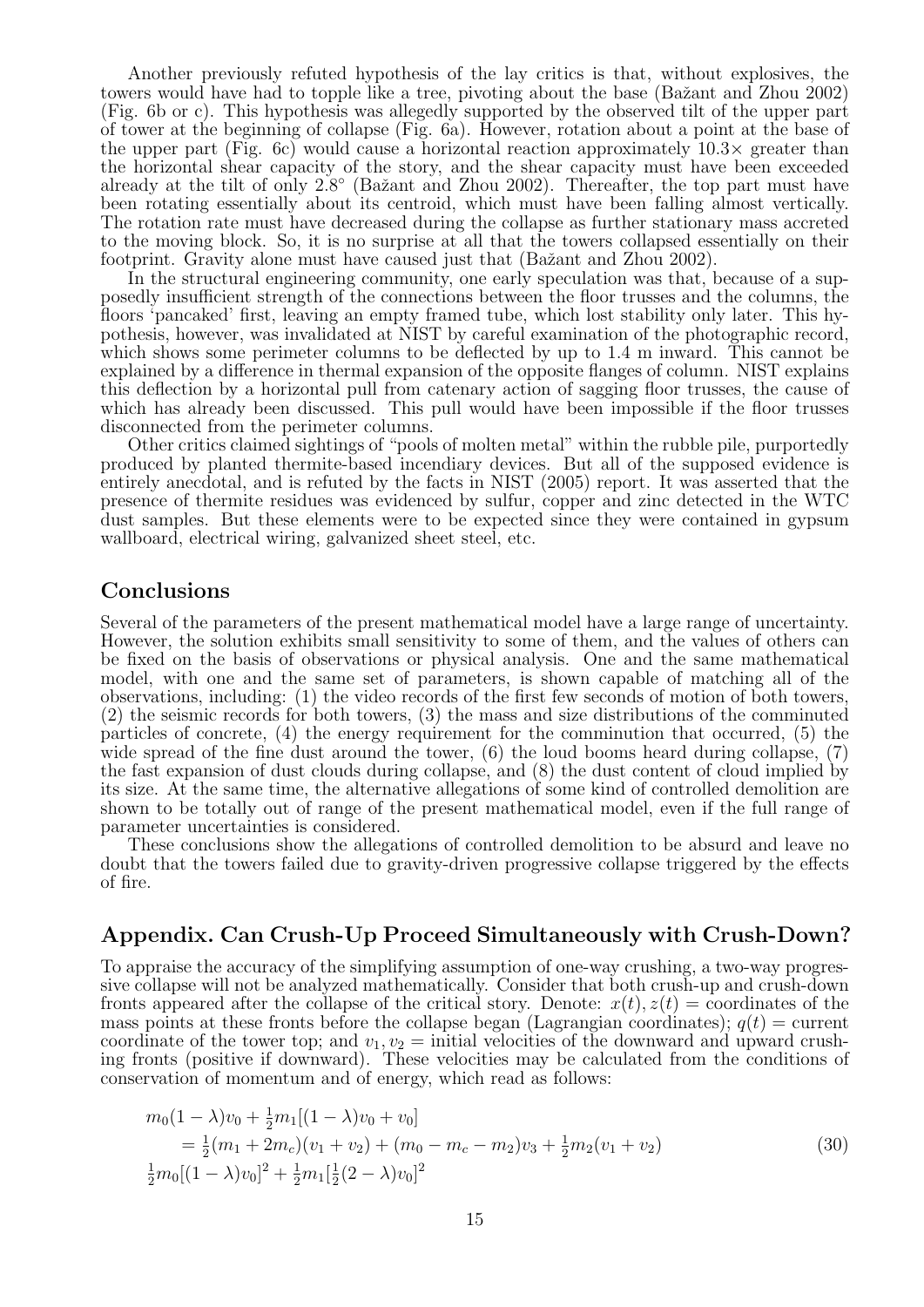$$
= \frac{1}{2}(m_1 + 2m_c)\left[\frac{1}{2}(v_1 + v_2)\right]^2 + \frac{1}{2}(m_0 - m_c - m_2)v_3^2 + \frac{1}{2}m_2\left[\frac{1}{2}(v_1 + v_2)\right]^2 + \Delta E_c \tag{31}
$$

Here  $v_3 = \dot{q} = (1-\lambda)(v_1+v_{cu})$  where  $v_{cu} = [(1-\lambda)v_1-v_2]/\lambda = \text{initial crush-up velocity}$  (positive if upwards);  $m_c$  = mass of one floor slab;  $m_0, m_1$  = masses of the upper part C and of the story that was the first to collapse (not including the floor slab masses),  $m_2$  = mass of a single story; and  $\Delta E_c$  = energy loss due to comminution of materials, predominantly concrete, into small fragments during impact, which has been calculated as  $(0.35m_c(v_1^2 + v_{cu}^2))$  using the theory of comminution (i.e.  $\Delta E_c = 0.5 \gamma m_c v^2$  where  $\gamma = 0.7$ ). In Eqs. (30) and (31), it is assumed that the momentum density varies linearly throughout the compacted layer B, and that, when the crushing front starts to propagate upwards, the falling part C moves downwards as a rigid body except that its lowest story has momentum density varying linearly (i.e. homogenized) throughout the story.

During impact,  $\lambda = 0.2$  for the North Tower and 0.205 for the South Tower, as calculated from the mass of the impacted story and the debris density. For the North or South Tower:  $m_0 = 54.18 \cdot 10^6$  or  $112.80 \cdot 10^6$  kg,  $m_1 = 2.60 \cdot 10^6$  or  $2.68 \cdot 10^6$  kg,  $m_2 = 3.87 \cdot 10^6$  or  $3.98 \cdot 10^6$  kg, and  $m_c = 0.627 \cdot 10^6$  kg for both. For a fall through the height of the critical story, by solving Eq. 2, one obtains the crush-front velocity  $v_0 = 8.5$  m/s for the North Tower and  $8.97$  m/s for the South Tower. The solution of Eqs.  $(30)$  and  $(31)$  yields the following velocities after impact:  $v_1 = 6.43$  or 6.8 m/s,  $v_2 = 4.70$  or 4.94 m/s, and  $v_{cu} = 2.23$  or 2.25 m/s for the North or South Tower, respectively. These data are used as initial conditions for the differential equations of motion of the upper part C and of the compacted layer B. These equations represent generalizations of Eq. (2) and (3), and can be shown to have the form:

$$
\frac{\mu_c}{2} \frac{\mathrm{d}}{\mathrm{d}t} \left( \{ [2 - \lambda(z)]\dot{z} + \lambda(x)\dot{x} \} l \right) = \mu_c l g + F'_c - F_c \tag{32}
$$

$$
\frac{d}{dt}\left(m(x)\{[1-\lambda(z)]\dot{z} - [1-\lambda(x)]\dot{x}\} + \frac{m_2}{2}\dot{x}\right) = m(x)g - F'_c
$$
\n(33)

where  $l = \int_x^z \lambda(S) dS$  = current height of the compacted layer of rubble;  $m(x) = \int_0^x \mu(S) dS$ = all the mass above level x, and  $F_c$  and  $F_c'$  are the normal forces in the crush-down and crush-up fronts calculated according to Eq. 4. The actual resisting column force is used in the calculations. The cold steel strength is used for the story below the critical one, and a 15% reduction in steel strength due to heating is assumed for the story above the critical one.

Fig. 9 shows the calculated evolution of velocity and displacement in the two-way crush. As seen, the crush-up stops (i.e.  $|\dot{x}|$  drops to zero) when the first overlying story is squashed by the distance of only about 1% of its original height for the North Tower, and only 0.7% for the South Tower (these values are, respectively, about 11 or 8 times greater than the elastic limit of column deformation). Why is the distance smaller for the South Tower even though the falling upper part is much more massive? That is because the initial crush-up velocity is similar for both towers while the columns are much stronger (in proportion to the weight carried). Since the initial crush-up phase terminates at very small axial deformation, it must be concluded that the simplifying hypothesis of one-way crushing is perfectly justified and causes only an imperceptible difference in results.

If random fluctuation of column strength is taken into account, the crush-up resisting force  $F_c$  in the first overlying story may be lower or higher than indicated by the foregoing deterministic analysis. If it is lower, the crush-up will penetrate deeper. But even for the maximum imaginable standard deviation of the average column strength in a story, the crush-up will get arrested before it penetrates the full story height.

Acknowledgment. Partial financial support for the energetic theory of progressive collapse was obtained from the U.S. Department of Transportation through grant 0740-357-A210 of the Infrastructure Technology Institute of Northwestern University. Richard M. Lueptow, professor at Northwestern University, and Pierre-Normand Houle of Montreal, are thanked for useful comments.

## References

[1] Bažant, Z.P. (2001). "Why did the World Trade Center collapse?" SIAM News (Society for Industrial and Applied Mathematics) Vol. 34, No. 8 (October), pp. 1 and 3 (submitted Sept. 13,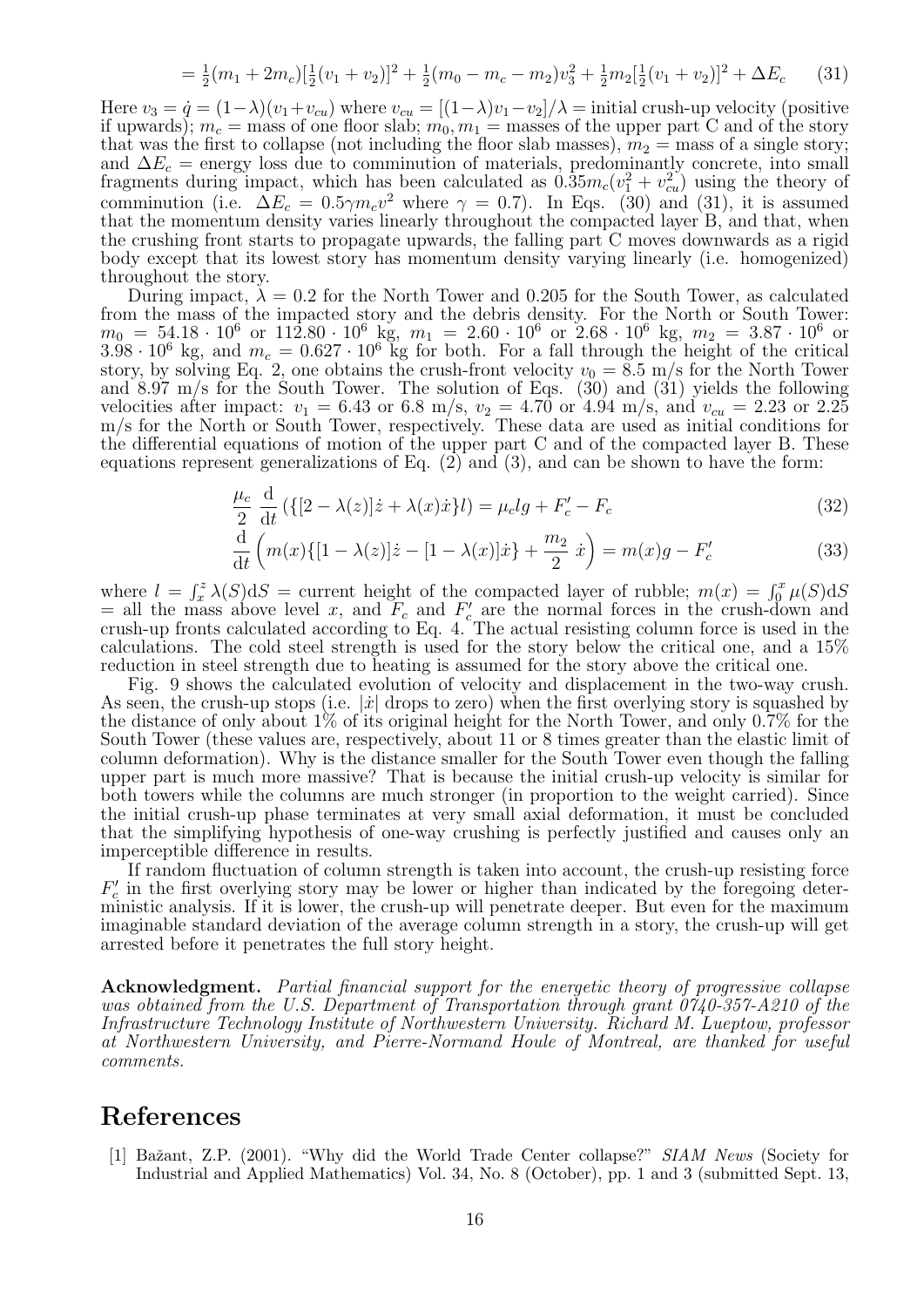2001).

- [2] Bažant, Z.P., and Becq-Giraudon, E. (2002). "Statistical prediction of fracture parameters of concrete and implications for choice of testing standard." Cement and Concrete Research 32 (4), 529–556.
- [3] Bažant, Z.P., and Cedolin, L. (2003). Stability of Structures: Elastic, Inelastic, Fracture and Damage Theories, 2nd ed., Dover Publications (catalog No. 42568-1), New York.
- [4] Bažant, Z.P., Le, J.-L., Greening, F.R., and Benson, D.B. (2007). "Collapse of world trade center towers: what did and did not cause it?" Structural Engrg. Report 07-05/C605c, Northwestern University, Evanston, Illinois.
- [5] Bažant, Z.P. and Le, J.-L. (2008). "Closure to "Mechanics of Progressive Collapse: Learning from World Trade Center and Building Demolitions" by Zdeněk P. Bažant and Mathieu Verdure ", Journal of Engineering Mechanics, ASCE 134, 2008; in press.
- [6] Bažant, Z.P., and Planas, J. (1998). Fracture and Size Effect in Concrete and Other Quasibrittle Materials. CRC Press, Boca Raton and London.
- [7] Bažant, Z.P., and Verdure, M. (2007). "Mechanics of Progressive Collapse: Learning from World Trade Center and Building Demolitions." J. of Engrg. Mechanics ASCE 133, pp. 308–319.
- [8] Bažant, Z.P., and Zhou, Y. (2002). "Why did the World Trade Center collapse?—Simple analysis." J. of Engrg. Mechanics ASCE 128 (No. 1), 2–6; with Addendum, March (No. 3), 369–370 (submitted Sept. 13, 2001, revised Oct. 5, 2001).
- [9] Charles, R. J. (1957)."Energy-size reduction relationships in comminution" Mining Engrg. 9, 80–88.
- [10] Cunningham, C.V.B. (1987). "Fragmentation estimation and the Kuz-Ram model—four years on." Proc., 2nd Int. Symp. on Rock Fragmentation by Blasting (held in Bethel, Connecticut), W.L. Fourney & R.D. Dick, Eds., SEM, pp. 475-487.
- [11] Davis, D.R., and Ryan, E.V. (1990). "On collisional disruption: experimenal results and scaling law" ICARUS. 83, 156-182.
- [12] Frost, H. J. and Ashby, M.F. (1982). Deformation-Mechanism Maps The Plasticity and Creep of Metals and Ceramics. Pergamon Press (Sec. 8).
- [13] Genc, O., Ergün, L., and Benzer, H. (2004). "Single particle impact breakage chacterization of materials by drop testing" Physicochemical problems of Mineral Processing. 38, 214-255.
- [14] Hart, F., Henn, W., and Sontag, H. Multi-story buildings in steel Cambridge, UK: Univeristy Press, 1985.
- [15] Kausel, E. (2001). "Inferno at the World Trade Center", Tech Talk (Sept. 23), M.I.T., Cambridge.
- [16] Kim, W.-Y., Sykes, L.R., Armitage, J.H., Xie, J.K., Jacob, K.H., Richards, P.G., West, M., Waldhauser, F., Armbruster, J., Seeber, L., Du, W.X., and Lerner-Lam, A. (2001). "Seismic waves generated by aircrafts impacts and building collapses at World Trader Center, New York City."EOS, Transaction American Geophysical Union, Vol 82, 47, 565-573.
- [17] Levy, M., and Salvadori, M. (1992). Why buildings fall down? W.W. Norton, New York.
- [18] Munson, B.R., Young, D.F., and Okiishi, T.F. (2006). "Fundamentals of Fluid Mechanics," 5th ed., J. Wiley, Hoboken, NJ.
- [19] NIST (2005). Final Report on the Collapse of the World Trade Center Towers. S. Shyam Sunder, Lead Investigator. NIST (National Institute of Standards and Technology), Gaithersburg, MD (248 pgs.)
- [20] Ouchterlony, F. (2005). "The Swebrec function: linking fragmentation by blasting and crushing." Mining Technology 114 (March), pp. A29–A44.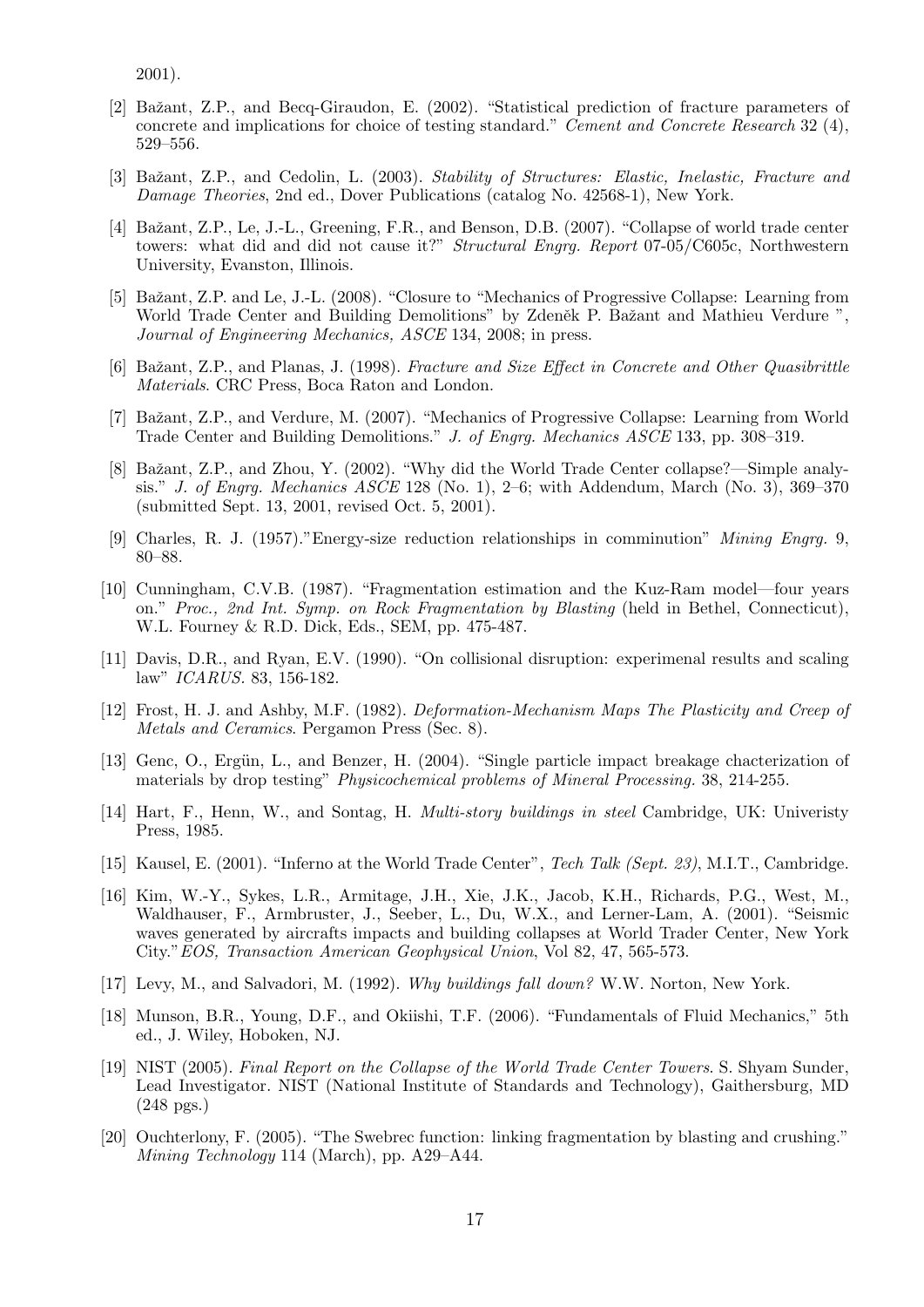- [21] Schuhmann, R. Jr. (1940). "Principles of comminution, I. Size distribution and surface calculation". The American Institute of Mining, Metallurgical, and Petroleum Engineers (AIME) Technical Publication 1189.
- [22] White, F.M. (1999). Fluid Mechanics, 4th ed., WCB/McGraw-Hill, Boston (p. 149).
- [23] Wierzbicki, T. and Teng, X. (2003). "How the airplane wing cut through the exterior columns of the World Trade Center." J. of Impact Engrg. 28, pp. 601–625
- [24] "World's tallest towers begin to show themselves on New York City skyline." Engeering News Record, 1/1/1970.
- [25] Zeng, J.L., Tan, K.H., and Huang, Z.F. (2003). "Primary creep buckling of steel columns in fire." J. of Construction Steel Research 59, 951–970.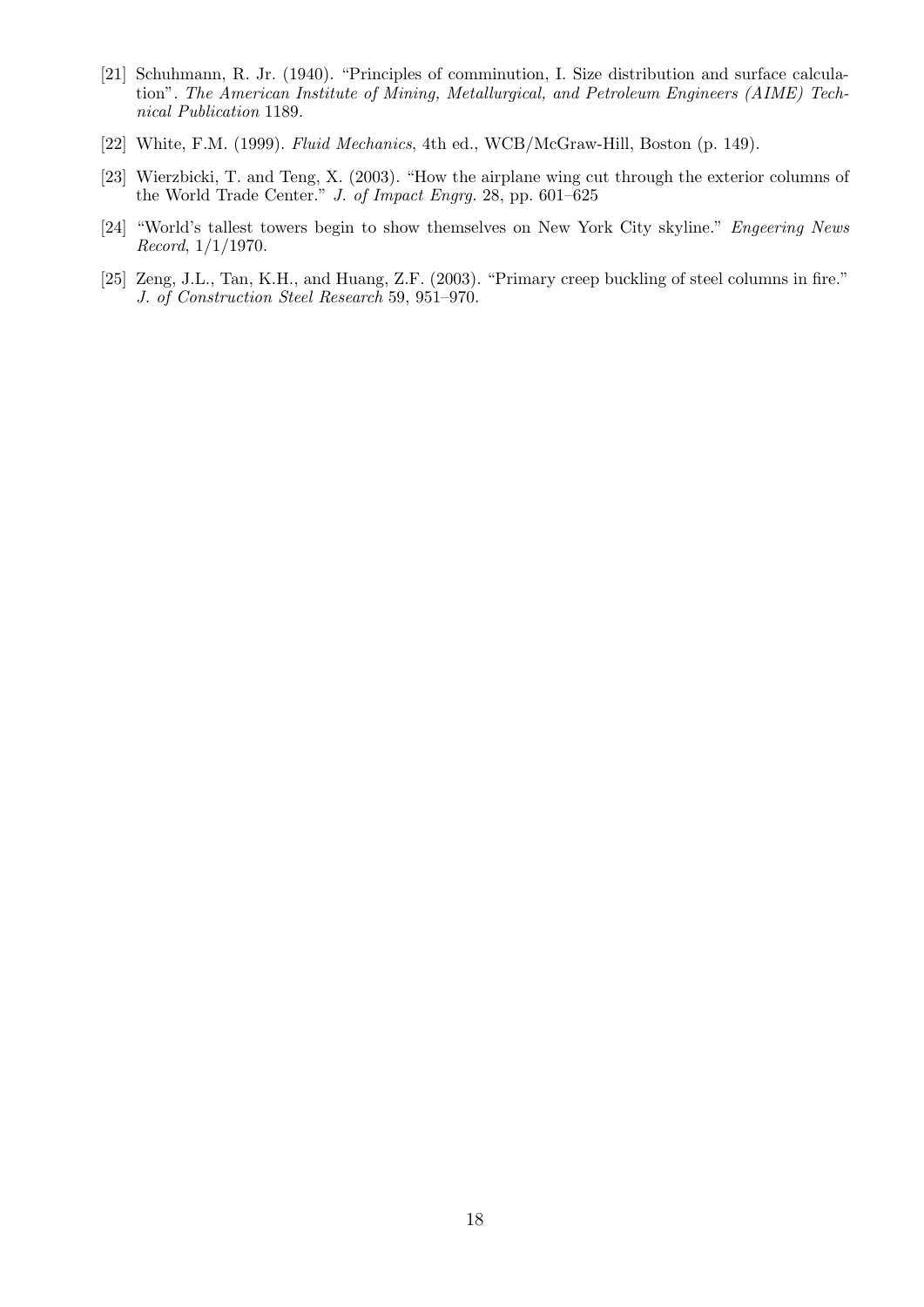# List of Figures

| 1              | Scenario of column force redistribution after the aircraft impact results and results and set of section of $\sim$ | <b>20</b> |
|----------------|--------------------------------------------------------------------------------------------------------------------|-----------|
| 2              | Top: Scenario of collapse. Bottom: Crush-down and crush-up phases of collapse;                                     |           |
|                | A-intact stationary (lower) part, B-dense layer of crushed debris, C-intact moving                                 |           |
|                |                                                                                                                    | 20        |
| 3              | a) Air jets from collapsing story. b) Just before the end of crush-down, and after                                 |           |
|                |                                                                                                                    | 20        |
| 4              | a) Particle size distributions due to concrete comminution at different heights. b)                                |           |
|                | Variation of maximum and minimum fragment sizes with height. c) Variation of                                       |           |
|                | fraction of dust mass (size $\leq$ 0.1 mm) within total fragment mass. d) Loss of                                  |           |
|                |                                                                                                                    |           |
| 5              |                                                                                                                    | 21        |
| 6              | a) Tilting of upper part of tower, with notations. b)-e) Possible and impossible                                   |           |
|                |                                                                                                                    |           |
| $\overline{7}$ | Circle points—motion history of upper part identified from video record, with un-                                  |           |
|                | certainty range shown by vertical error bars; solid curves-solution of crush-down                                  |           |
|                | differential equation 2; dashed curves—error range due to uncertainty in the com-                                  |           |
|                |                                                                                                                    | 21        |
| 8              | Comparisons of collapse durations with seismic records from Columbia University.                                   | 21        |
| 9              | Evolution of initial simultaneous crush-up and crush-down. $\ldots$ ,                                              | 21        |
|                |                                                                                                                    |           |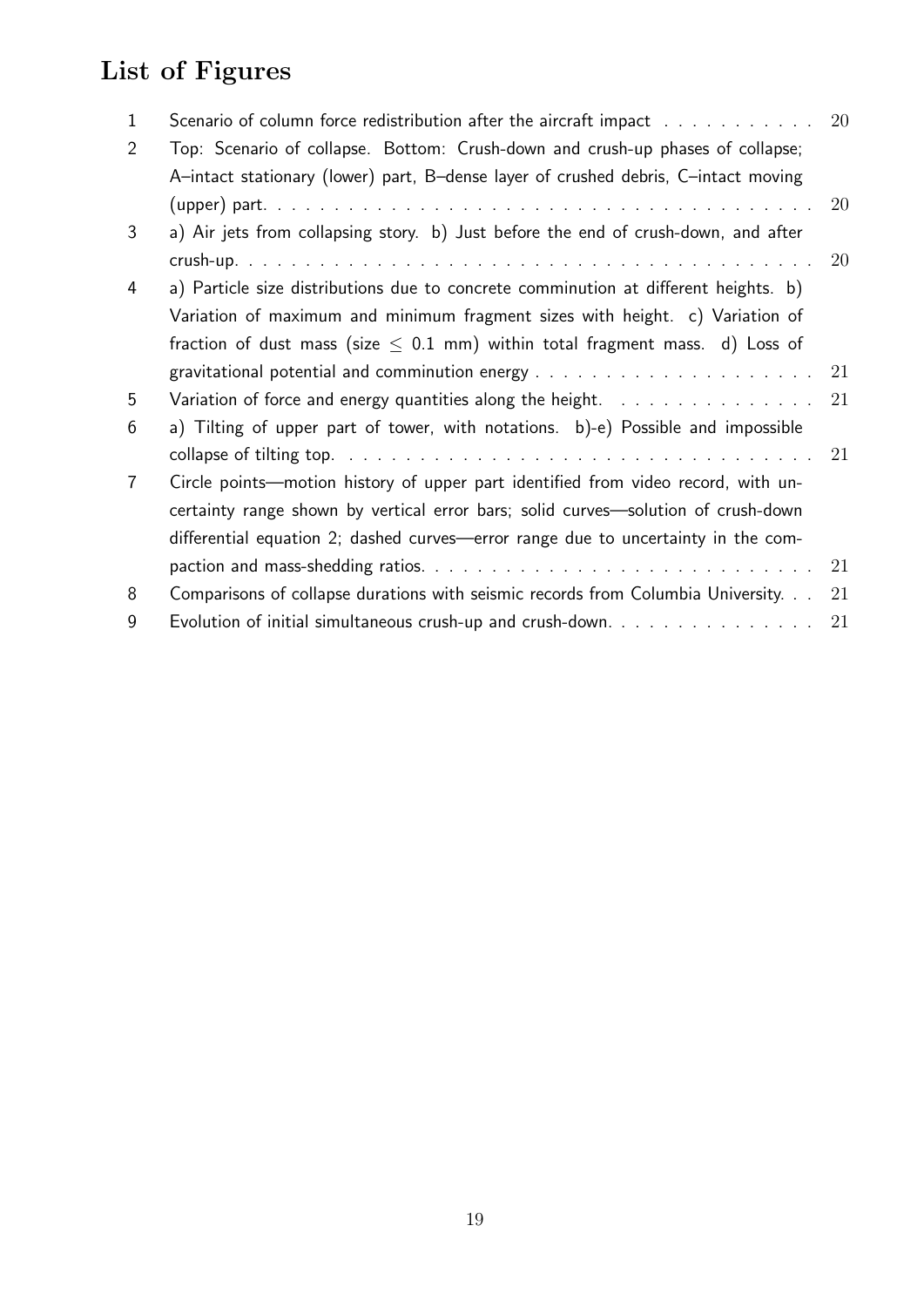

**Fig. 1**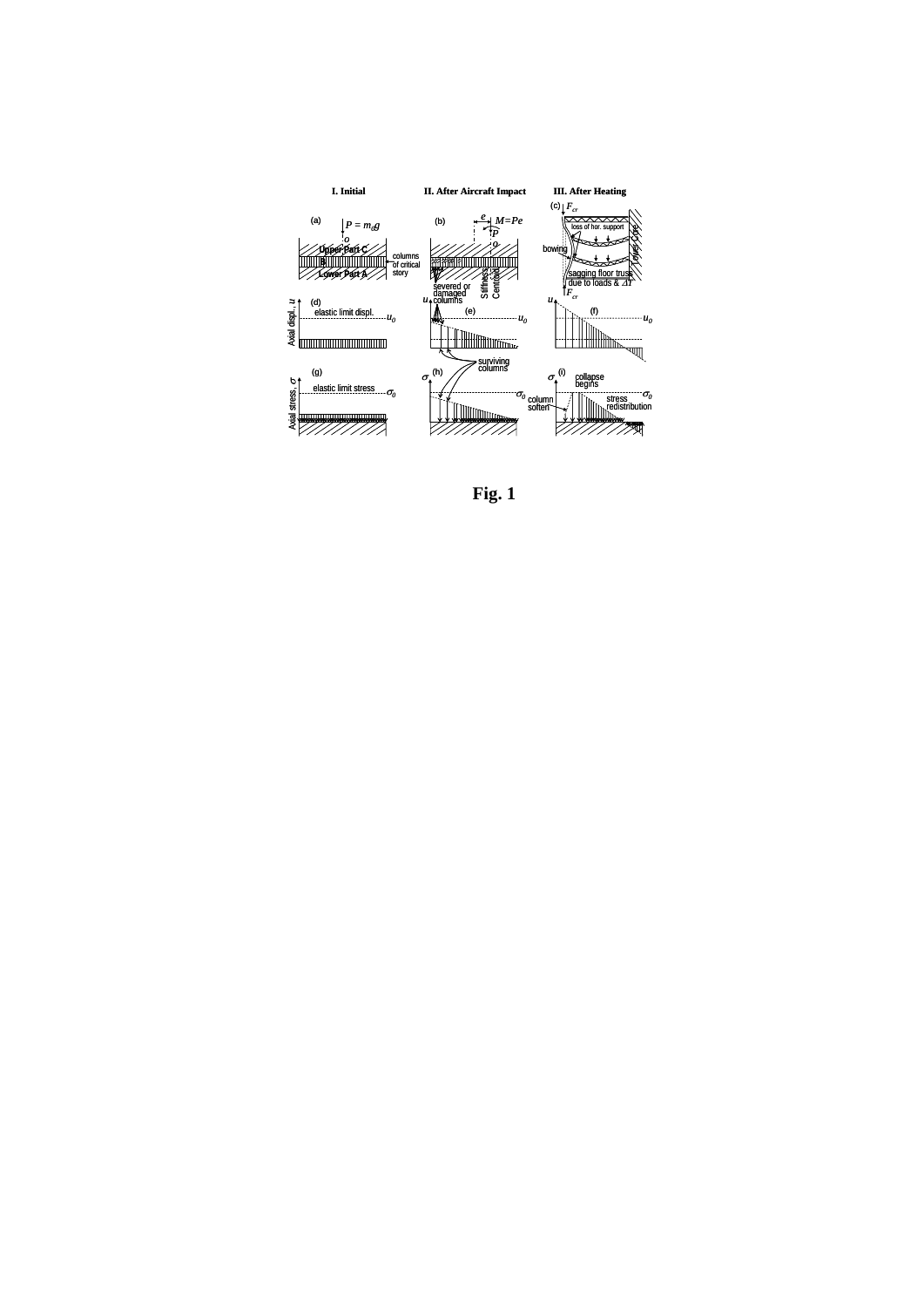

**Fig. 2**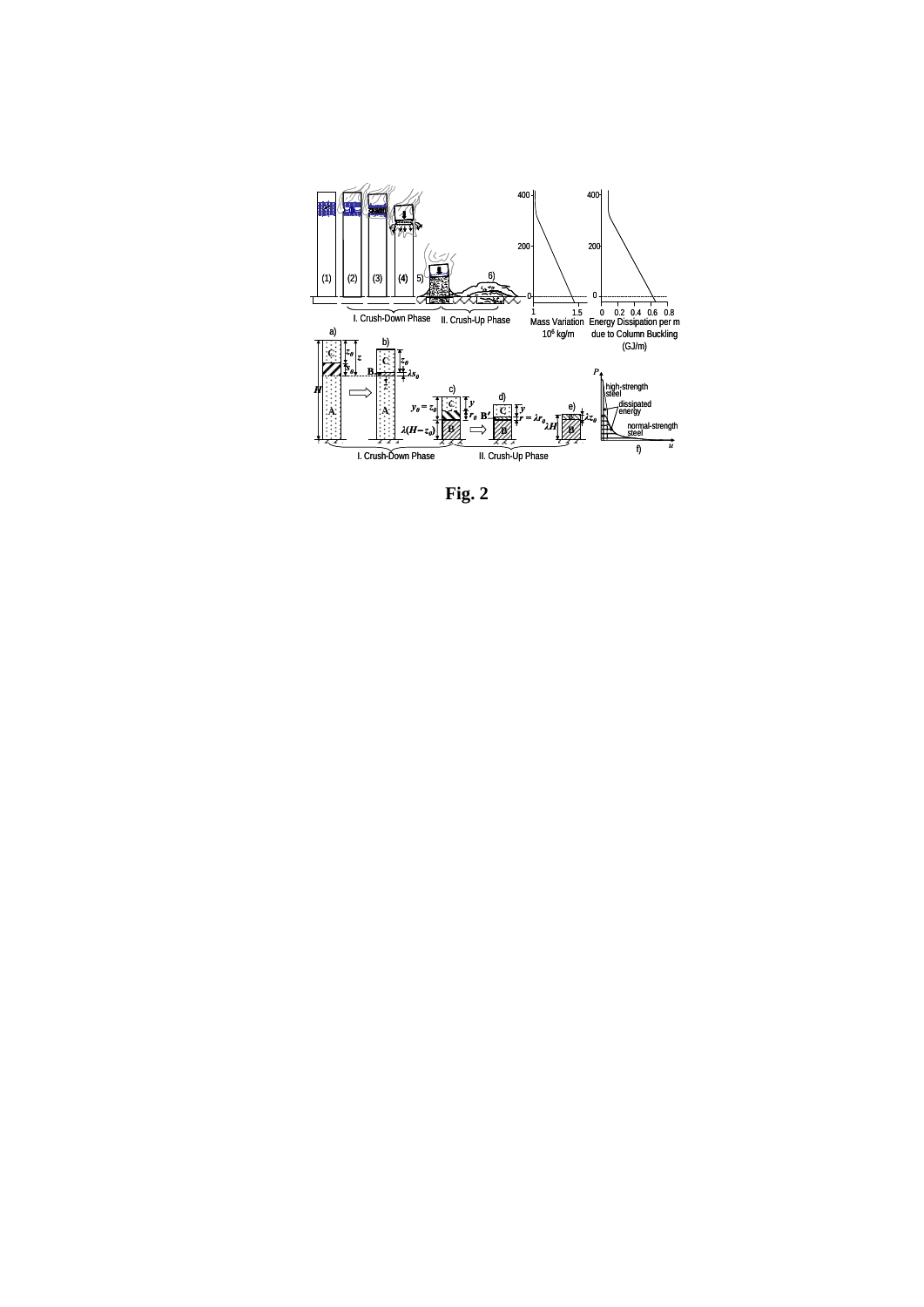

**Fig. 3**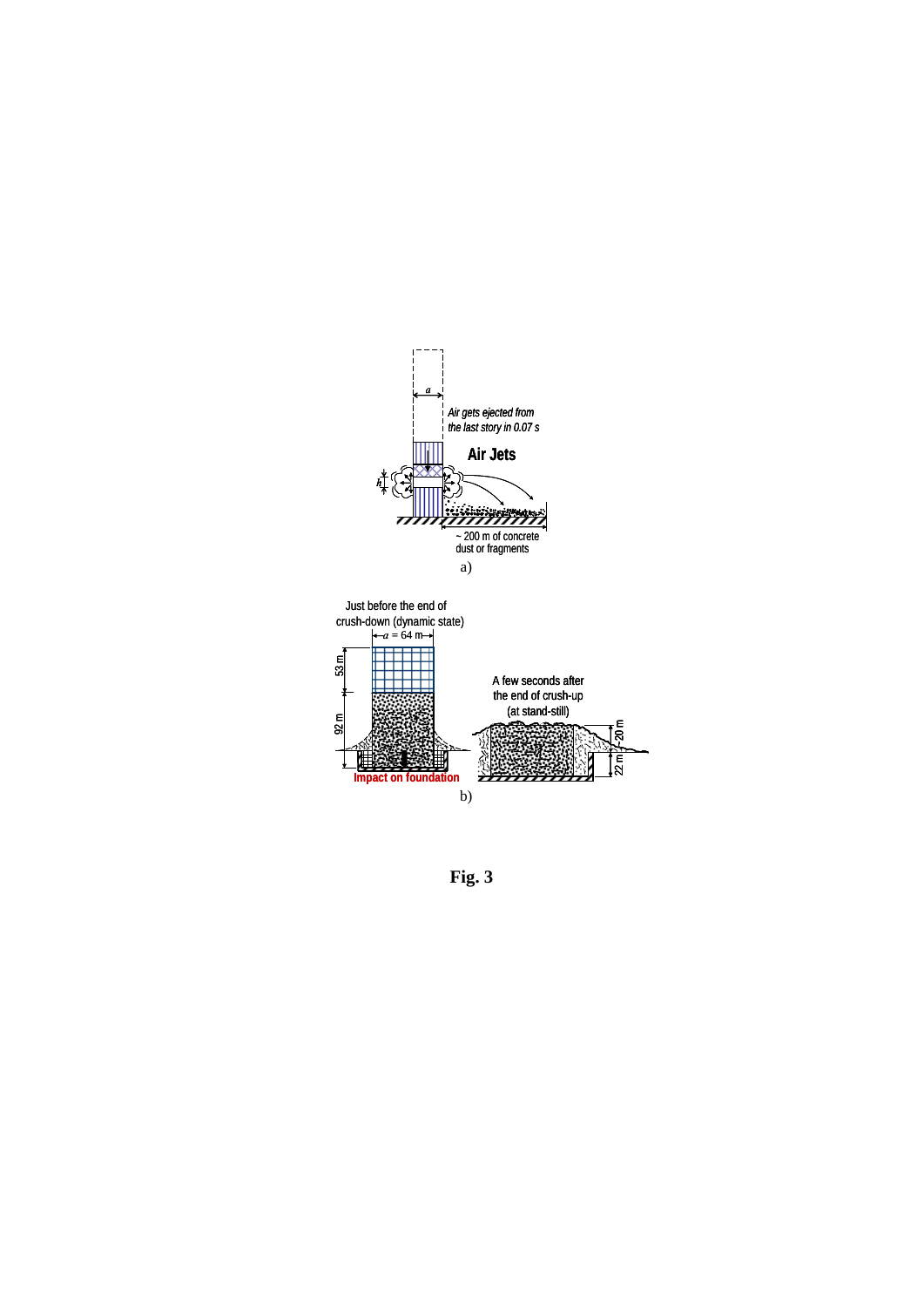

**Fig. 4**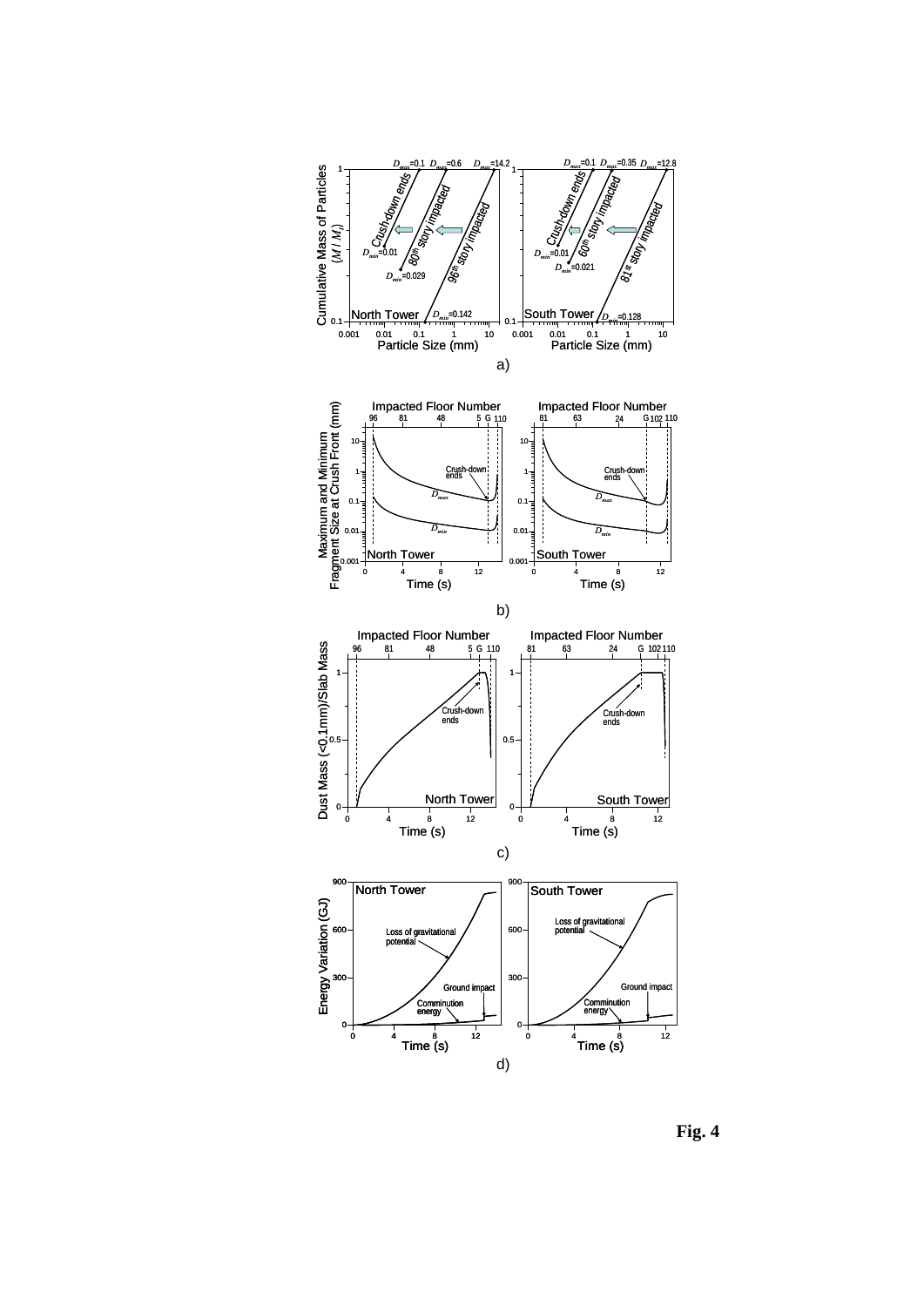

**Fig. 5**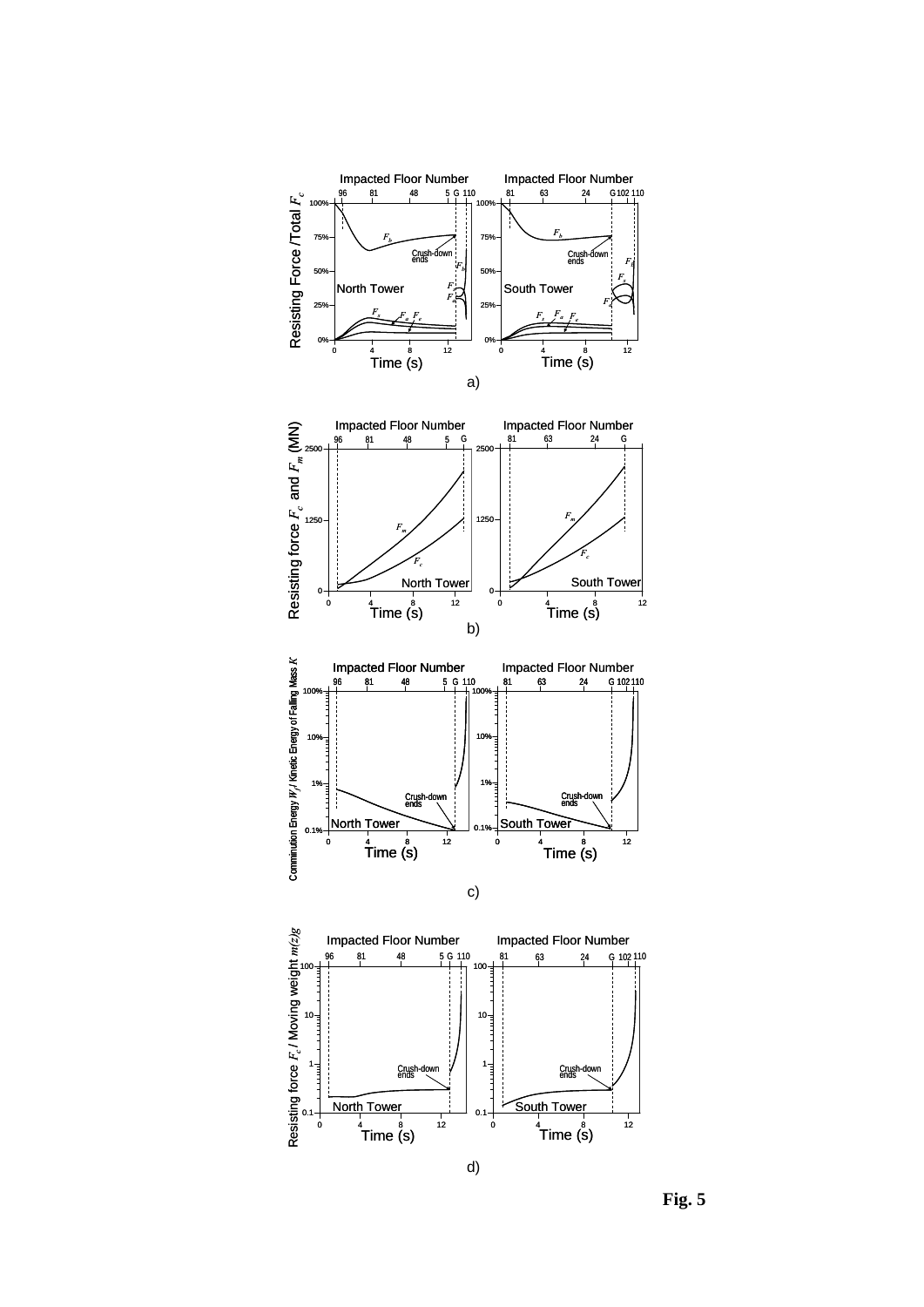

**Fig. 6**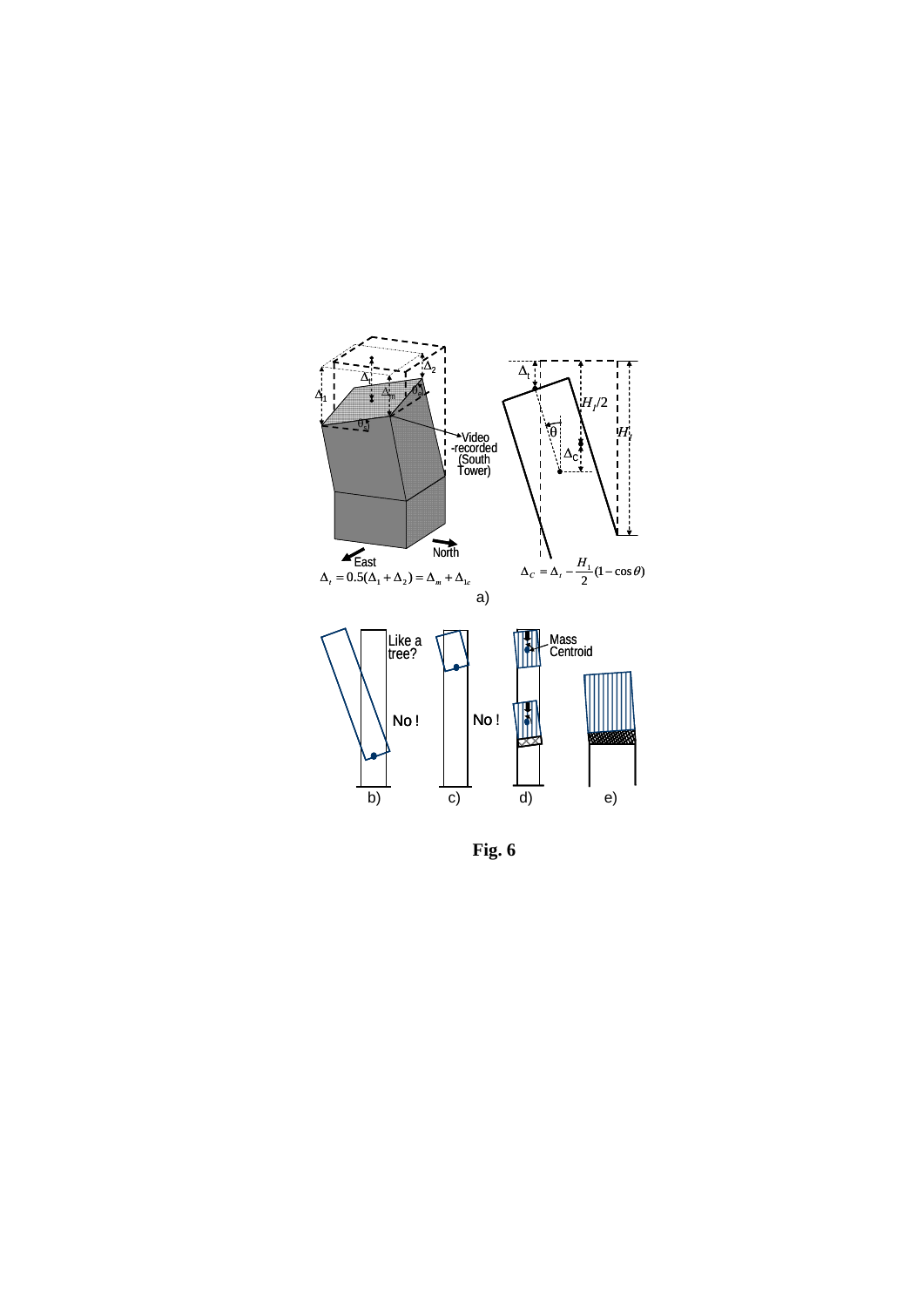

**Fig.7**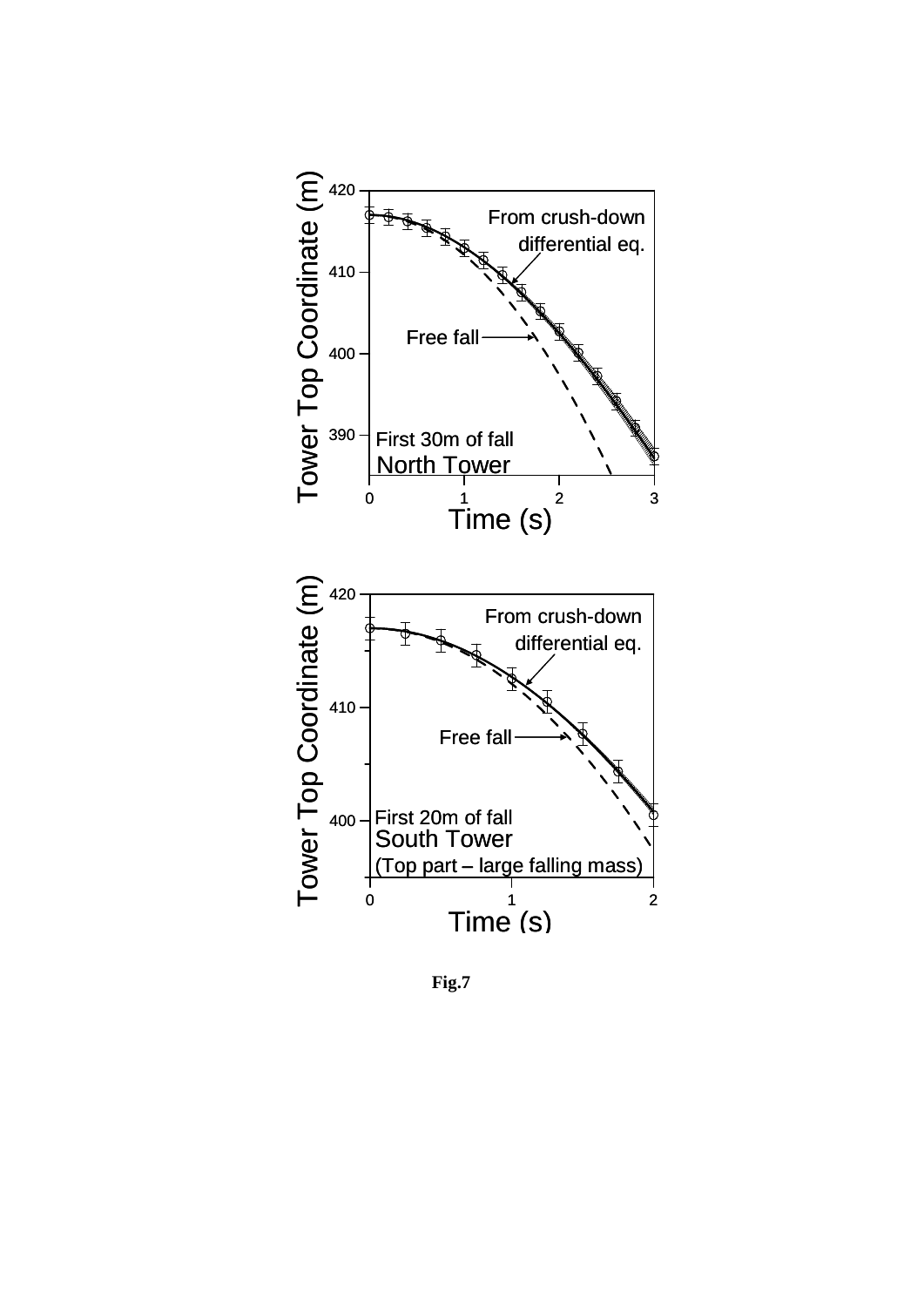

**Fig. 8**